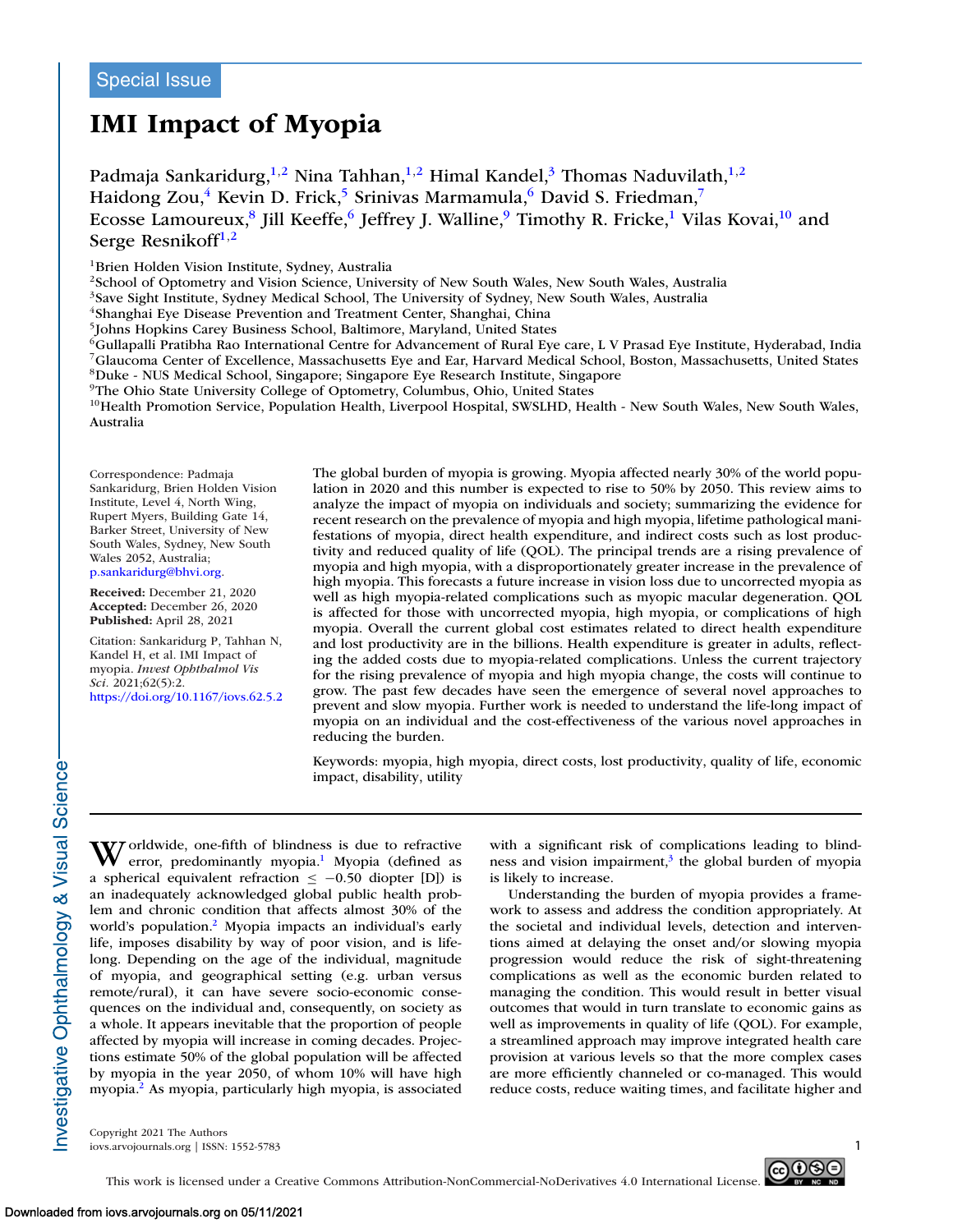earlier rates of detection and more effective intervention for those at risk of myopia development or progression.

In this nonsystematic review, we report recent evidence on the prevalence of myopia and high myopia and identify the direct costs, patient-reported outcomes, and lost productivity associated with the disorder. This review will identify gaps in our understanding of the condition as well as provide evidence to support and advocate for developing appropriate approaches and policies to manage myopia.

# **UNDERSTANDING THE BURDEN**

### **Standardized Definition of Myopia**

The way myopia is defined or classified is an important consideration when attempting to quantify its burden. In descriptive terms, myopia is "a refractive error in which rays of light entering the eye parallel to the optical axis are brought into focus in front of the retina when ocular accommodation is relaxed. This usually results from the eyeball being too long from front to back, but can be caused by an overly curved cornea and/or a lens with increased optical power.["4](#page-9-0) In 2019, the taskforce established by the International Myopia Institute (IMI) reviewed the existing published terminology, definitions, and thresholds for myopia, including the existing World Health Organization (WHO) definitions of myopia, and defined myopia as a condition in which the spherical equivalent is  $\le$  -0.50 D when ocular accommodation is relaxed, and high myopia as a spherical equivalent of  $\leq -6.00$  D.<sup>4</sup> The WHO expert committee on myopia defined high myopia as  $\le$  -5.00 D on the basis that uncorrected myopia of this degree impacts visual acuity (VA) to a level that meets the threshold for blindness  $\left( \frac{3}{60} \right)$ . This criterion may be more relevant for estimating the prevalence and impact of myopia in population-based surveys. Additionally, this definition facilitates comparisons with other causes of blindness and low vision. On the other hand, the IMI definition takes into account the threshold commonly used in published studies and clinical relevance (risk of uncorrectable vision loss in an individual increases with myopia greater than −6.0D). Therefore, a cutoff criterion may be chosen depending on the reason for the inquiry (i.e. whether it is for evaluating the impact of uncorrected myopia in the community versus vision loss in an individual) but the reason for the chosen definition needs to be identified.

# **Myopia Incidence and Prevalence**

Incidence and prevalence estimates of disease are widely used to appreciate the impact and the need for services to manage the burden. Given that data on myopia incidence are sparse, prevalence data are commonly utilized. It was estimated that from the years 2010 to 2020, myopia prevalence increased worldwide from 28.3% to 34%, an increase of about 20% from the baseline prevalence.<sup>2</sup>

When summarizing data from the years 2000 to 2019 that allowed for comparisons across related ages, it is observed that while the prevalence varies across countries/regions, myopia is rising in children, and young and older adults [\(Table 1,](#page-2-0) [Fig. 1\)](#page-2-0).

In East Asia, where the prevalence is already high, the prevalence in urban-dwelling children aged 14 to 16 years increased steadily from approximately 56.0% to 65.5% between 2006 and 2015.<sup>5</sup> A systematic analysis of 22 studies

of myopia prevalence in Chinese children and adolescents found the prevalence had increased steadily between 2000 to 2015 from 25.7% (before 2001), to about 39% (2001–2010) and then to  $46.1\%$  (2011–2015).<sup>6</sup> Although East Asian countries have the highest prevalence, an increasing myopic shift is also observed in other regions of the world. In Australia, cross-sectional studies of 12-year-old children reported a prevalence that increased from 11.5% in 2006 to 18.9% in 2011.<sup>7</sup> In Northern Ireland, the prevalence in 12-yearold children increased from 17.7% in 2007 to 22.8% in 2017[.8,9](#page-9-0) Similarly, prevalence increased from 7.4% to 13.1% between 2001 and 2014 in New Delhi in children aged 5 to 15 years[,10,11](#page-9-0) and was 21.1% 4 years later, a steep increase in myopia[.12](#page-9-0) In contrast to these reports of rising myopia prevalence, prevalence in children aged 6 to 8 years in Hong Kong was high, but decreased slightly over 15 years (28.4% in 2001 to 25.0% in 2019). $^{13,14}$  Although the authors speculate the role of the academic system, it is possible that differences in administration of cycloplegic drops in this young cohort is responsible for the variation in prevalence.

Data from adult populations also indicates an increasing myopic shift. Between 2001 and 2015, myopia prevalence in adults  $\geq 40$  years in urban China rose from 22.9% to 31.5%[.15,16](#page-10-0) In Korea, between 2008 and 2011, myopia prevalence in 20 to 29-year-olds was 78.9% and increased in 2013 to 2014 to 81.3%, and in Japan, myopia in adults  $\geq$ 40 years increased from 37.7% in 2005 to 45.8% in 2017[.17](#page-10-0) Meta-analysis of studies in Europe show that the age standardized prevalence of myopia increased in older adults, where myopia in the 50 to 79 year age group was observed to be higher by 5.7% in those born later (23.5%) in a decade compared to those born earlier  $(17.8\%)$ .<sup>18</sup>

As a result of the rising prevalence of myopia, it follows that there could be an increase in the prevalence of high myopia. [Table 2](#page-3-0) outlines the reported prevalence of high myopia in young adults from recent years. In alignment with the overall prevalence data, high myopia prevalence is much higher in East Asian and Asia-Pacific countries. Significantly, the rate of change in prevalence of high myopia appears to be disproportionately greater compared to the rate of change in the prevalence of myopia. For example, in Fenghua City, China, the prevalence of myopia from 2001 to 2015 rose from 79.5% to 87.7% in 18-year-olds (a 10% increase)[.19](#page-10-0) In comparison, the prevalence of high myopia nearly doubled from 7.9% to 16.6%. Similarly, in Taiwan, the prevalence of myopia and high myopia in a sample of approximately 4000 freshmen (first year students) at university was 91.3% and 23.5% in 1988 and 95.9% and 38.9% in 2005[.20](#page-10-0) A combination of factors may be responsible for this disproportionate increase in the prevalence of high myopia, including children in Asian countries increasingly developing myopia at earlier ages than before, $2<sup>1</sup>$  a faster rate of progression of myopia in children of Asian ethnicity compared to Caucasian counterparts, $2^2$  and a faster rate of myopia progression in younger compared to older children.<sup>23,24</sup> This change in the prevalence pattern toward an increased risk of high myopia creates significant challenges in managing the future burden: increased risk of comorbidities, increased direct costs, and negative effect on QOL and productivity.

# **Life-Course of Myopia**

Although the clinical course of myopia is reasonably welldelineated, certain aspects related to the onset, progression,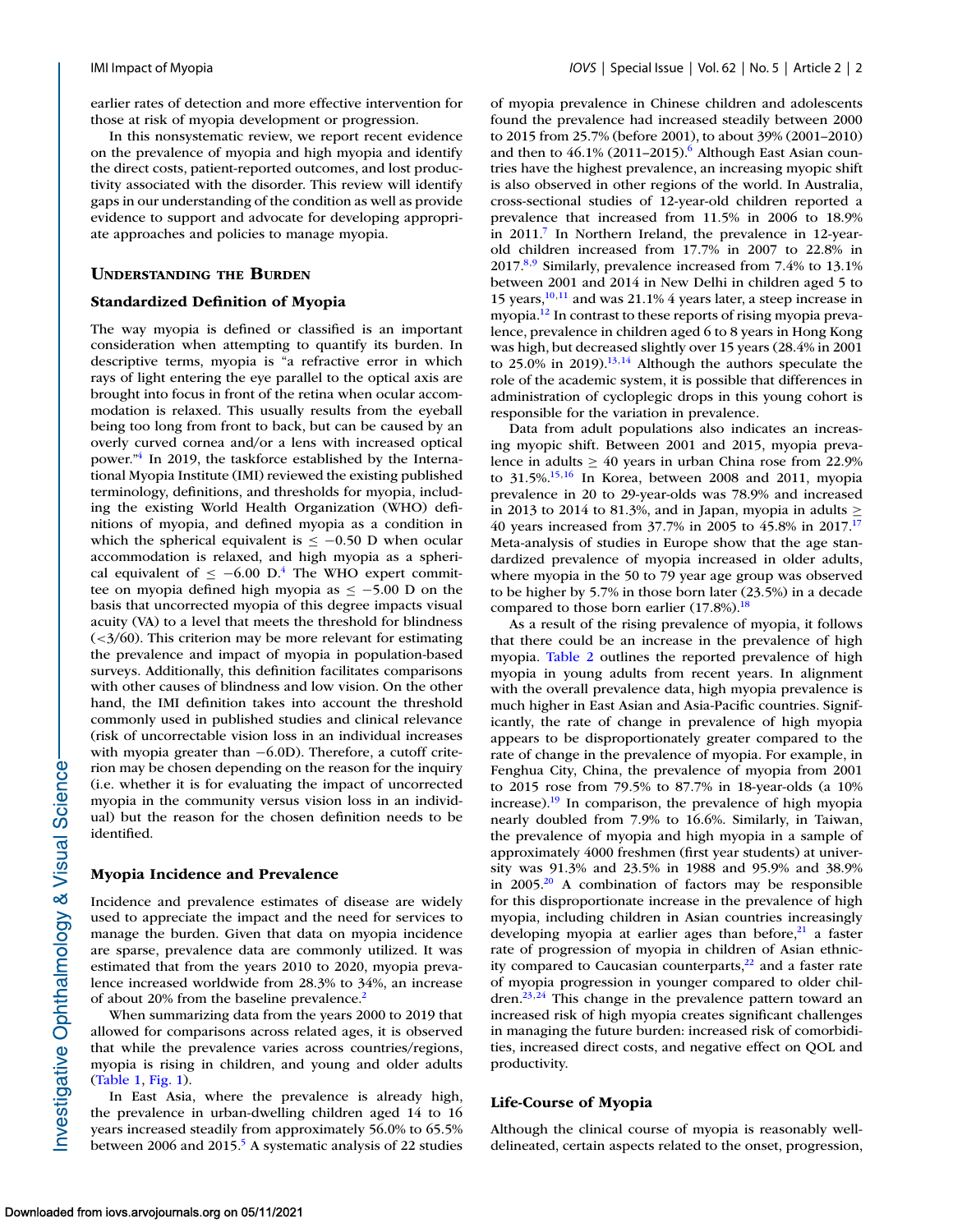# <span id="page-2-0"></span>**TABLE 1.** Age and Region-Specific Myopia Prevalence in Children and Adults From 2000 to 2019

| Region                                    | City/Country                      |                   | Urban/Rural Age Group (Yrs.) Year Myopia % |      |       | Reference                                   |  |  |  |
|-------------------------------------------|-----------------------------------|-------------------|--------------------------------------------|------|-------|---------------------------------------------|--|--|--|
| Children                                  |                                   |                   |                                            |      |       |                                             |  |  |  |
| East Asia                                 | Beijing, China                    | Urban             | $14 - 16$                                  | 2006 | 56.0% | Li et al. $2017^5$                          |  |  |  |
|                                           |                                   |                   | $14 - 16$                                  | 2007 | 56.5% |                                             |  |  |  |
|                                           |                                   |                   | $14 - 16$                                  | 2008 | 58.5% |                                             |  |  |  |
|                                           |                                   |                   | $14 - 16$                                  | 2009 | 60.5% |                                             |  |  |  |
|                                           |                                   |                   | $14 - 16$                                  | 2010 | 60.8% |                                             |  |  |  |
|                                           |                                   |                   | $14 - 16$                                  | 2011 | 61.1% |                                             |  |  |  |
|                                           |                                   |                   | $14 - 16$                                  | 2012 | 61.8% |                                             |  |  |  |
|                                           |                                   |                   | $14 - 16$                                  | 2013 | 62.8% |                                             |  |  |  |
|                                           |                                   |                   | $14 - 16$                                  | 2014 | 63.8% |                                             |  |  |  |
|                                           |                                   |                   | $14 - 16$                                  | 2015 | 65.5% |                                             |  |  |  |
|                                           | Fenghua city, China               | Urban             | $17 - 19$                                  | 2001 | 79.5% | Chen et al. $2018^{19}$                     |  |  |  |
|                                           |                                   |                   | $17 - 19$                                  | 2015 | 87.7% |                                             |  |  |  |
|                                           | South Korea                       | KHANES IV-V       | $5 - 18$                                   | 2008 | 64.6% | Lim et al. $2018^{111}$                     |  |  |  |
|                                           |                                   | <b>KHANES VII</b> | $5 - 18$                                   | 2016 | 65.4% | Kim et al. 2020 <sup>112</sup>              |  |  |  |
| South Asia                                | New Delhi, India                  | Urban             | $5 - 15$                                   | 2001 | 7.4%  | Murthy et al. $2002^{10}$                   |  |  |  |
|                                           | New Delhi, India                  | Urban             | $5 - 15$                                   | 2014 | 13.1% | Saxena et al. 2015 <sup>11</sup>            |  |  |  |
|                                           | Gurugram, India                   | Urban             | $5 - 15$                                   | 2018 | 21.0% | Singh et al. $2019^{12}$                    |  |  |  |
| High Income Asia-Pacific                  | Hong Kong                         | Urban             | $6 - 8$                                    | 2000 | 28.4% | Fan et al. 2001 <sup>13</sup>               |  |  |  |
|                                           | Hong Kong                         | Urban             | $6 - 8$                                    | 2015 | 25.0% | Yam et al. 2019 <sup>14</sup>               |  |  |  |
| Australasia                               | Sydney, Australia                 | Urban             | $11 - 12$                                  | 2006 | 11.5% | French et al. 2013 <sup>7</sup>             |  |  |  |
|                                           | Sydney, Australia                 | Urban             | $11 - 12$                                  | 2011 | 18.9% |                                             |  |  |  |
| Western Europe                            | Spain                             | Urban & Rural     | $5 - 7$                                    | 2016 | 16.8% | Alvarez-Peregrina et al 2019 <sup>137</sup> |  |  |  |
|                                           |                                   | Urban & Rural     | $5 - 7$                                    | 2017 | 19.1% |                                             |  |  |  |
|                                           | Northern Ireland                  | Urban & Rural     | $6 - 7$                                    | 2007 | 2.8%  | O'Donoghue, et al. 2010 <sup>8</sup>        |  |  |  |
|                                           |                                   | Urban & Rural     | $6 - 7$                                    | 2017 | 3.7%  | Harrington et al 2019 <sup>9</sup>          |  |  |  |
|                                           | Northern Ireland                  | Urban & Rural     | $12 - 13$                                  | 2007 | 17.7% | O'Donoghue et al. 2010 <sup>8</sup>         |  |  |  |
|                                           |                                   | Urban & Rural     | $12 - 13$                                  | 2017 | 22.8% | Harrington et al. $2019^9$                  |  |  |  |
|                                           |                                   |                   | Adults                                     |      |       |                                             |  |  |  |
| East Asia                                 | Beijing, China                    | Urban & Rural     | $>= 40$                                    | 2001 | 22.9% | Xu et al. 2005 <sup>15</sup>                |  |  |  |
|                                           | Yunnan (Han), China Urban & Rural |                   | $>= 40$                                    | 2015 | 31.5% | Wang et al. 2019 <sup>16</sup>              |  |  |  |
| High Income Asia Pacific                  | South Korea                       | Urban & Rural     | $20 - 29$                                  | 2009 | 78.9% | Kim et al. 2013 <sup>115</sup>              |  |  |  |
|                                           | South Korea                       | Urban & Rural     | $20 - 29$                                  | 2013 | 81.3% | Han et al. 2019 <sup>116</sup>              |  |  |  |
|                                           | South Korea                       | Urban & Rural     | $20 - 49$                                  | 2009 | 69.7% | Kim et al. 2013 <sup>115</sup>              |  |  |  |
|                                           | South Korea                       | Urban & Rural     | $20 - 49$                                  | 2013 | 70.6% | Han et al. 2019 <sup>116</sup>              |  |  |  |
|                                           | Hisayama, Japan                   | Urban & Rural     | $>= 40$                                    | 2005 | 37.7% | Ueda et al. 2019 <sup>17</sup>              |  |  |  |
| North Africa and Middle East Tehran, Iran |                                   | Urban             | $16 - 25$                                  | 2002 | 22.5% | Hashemi et al. 2004 <sup>138</sup>          |  |  |  |
|                                           | Aligoudarz city, Iran             | Urban             | $14 - 21$                                  | 2012 | 33.5% | Hashemi et al. $2014^{139}$                 |  |  |  |
|                                           | Tehran, Iran                      | Urban             | $>= 46$                                    | 2002 | 21.2% | Hashemi et al. 2004 <sup>138</sup>          |  |  |  |
|                                           | Shahroud city, Iran               | Urban             | $>= 45$                                    | 2010 | 30.4% | Hashemi et al. 2012 <sup>140</sup>          |  |  |  |



**FIGURE 1.** Myopia prevalence from 2000 to 2019 (age and region).

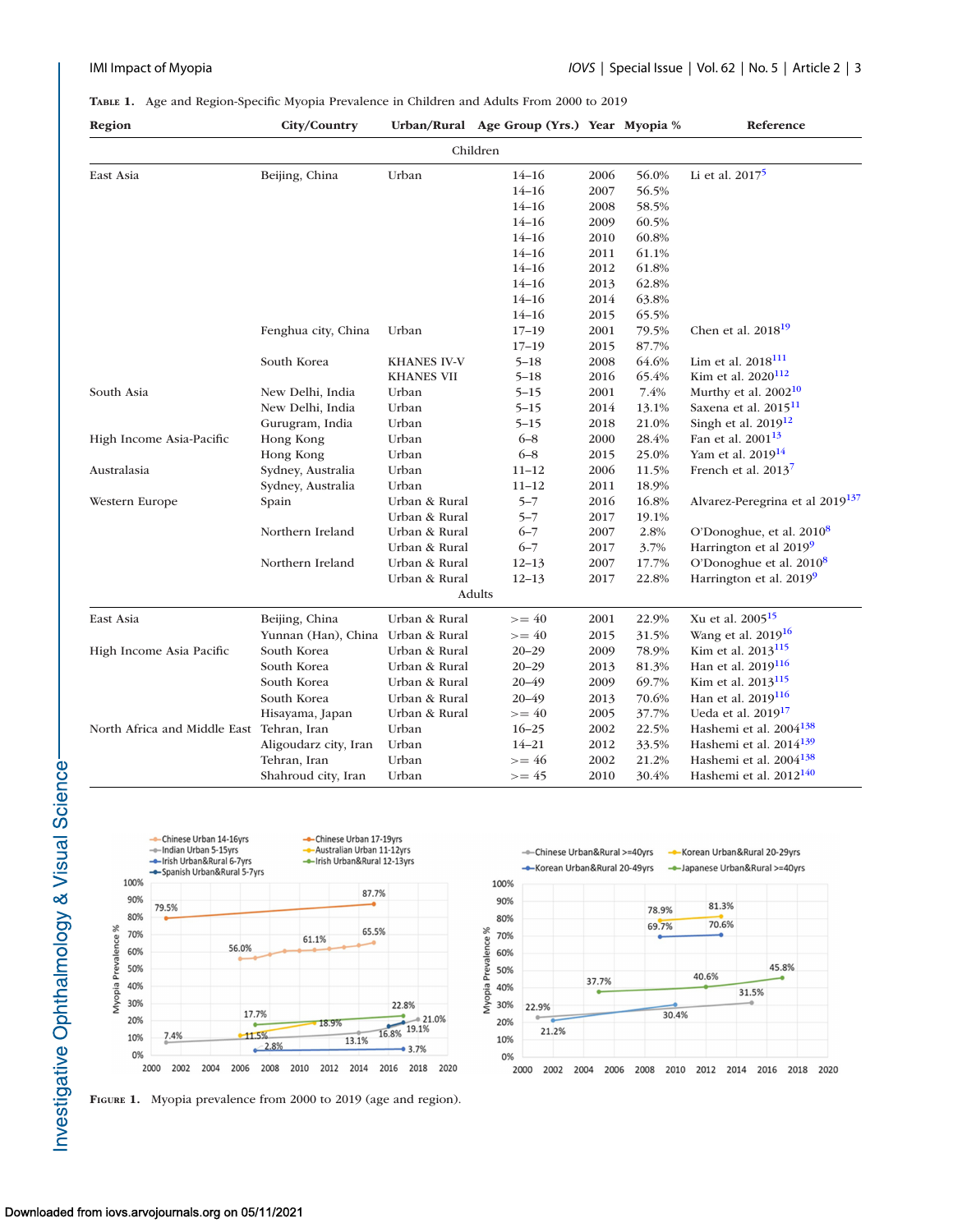<span id="page-3-0"></span>**TABLE 2.** Prevalence of Myopia and High Myopia in Young Adults

| Region      | City/Country           | Urban/Rural     | Age Group                                    | Year | Myopia % | High<br>Myopia %<br>$(< -6.00 D)$ | Reference                        |
|-------------|------------------------|-----------------|----------------------------------------------|------|----------|-----------------------------------|----------------------------------|
|             |                        |                 | <b>Young Adults</b>                          |      |          |                                   |                                  |
| East Asia   | Fenghua City,<br>China | Urban           | $17 - 19y$                                   | 2001 | 79.5%    | 7.9%                              | Chen $(2018)^{19}$               |
|             |                        |                 | $17-19y$                                     | 2015 | 87.7%    | 16.6%                             |                                  |
|             | South Korea            | Urban           | 19                                           | 2010 | 96.5%    | 21.6%                             | Jung et al $(2012)^{113}$        |
|             | South Korea            | Rural           | 19                                           |      | 83.3%    | 6.8%                              | Lee et al. $(2013)^{114}$        |
|             | South Korea            | Urban and Rural | $20 - 29y$                                   | 2009 | 78.9%    | 10.9%                             | Kim et al. $(2013)^{115}$        |
|             | South Korea            | Urban and Rural | $20 - 29y$                                   | 2013 | 81.3%    | 11.1%                             | Han et al. $(2019)^{116}$        |
|             | Taiwan                 | Urban           | $18 - 24$                                    | 2010 | 86.1%    | 21.2%                             | Lee et al. $(2015)^{117}$        |
|             | Taiwan                 | Urban           | Freshman (first year<br>university students) | 1988 | 91.3%    | 23.5%                             | Wang et al. $(2009)^{20}$        |
|             | Taiwan                 | Urban           | Freshman (first year<br>university students) | 2005 | 95.9%    | 38.4%                             | Wang et al. $(2009)^{20}$        |
|             | Singapore              | Urban           | $17 - 29$                                    | 2009 | 81.6%    | 14.7%                             | Koh et al. 2014 <sup>118</sup>   |
| Middle East | Israel                 |                 | $16 - 22$                                    | 2002 | 28.3%    | 2.0% M 2.3% F                     | Dayan et al. 2005 <sup>119</sup> |

stability, and associated morbidity are not fully understood. Current evidence shows that myopia is generally detected in children before 10 years of age, but the onset may vary from as young as 3 to 4 years to late teenage or early adulthood depending on ethnic, familial, environmental, and geographical factors. $25-27$  Usually, the condition is progressive in the early years of life. Two studies found that the annual progression rate was higher in the year before detection and in the year following when myopia was first detected, but declined thereafter.<sup>28,29</sup> Annual progression data from spectacle wearers of Asian ethnicity found that the younger the age, the greater the risk of progression, with 7-year-old children progressing approximately 0.9 D/year whereas progression in 12-year-old children was approximately  $0.58$  D/year.<sup>23,30</sup> In a school-based cohort study conducted in Shanghai, the average 2-year progression of cycloplegic spherical equivalent refractive error in myopic children aged 7, 8, and 9 years was 2.0 D, 1.6 D, and 1.8 D, respectively[.31](#page-10-0) Younger age at baseline predicted a greater risk of high myopia, $3^2$  possibly due to the faster progression rate at a younger age. $^{23,29}$  Although the condition is said to stabilize in teenage years to adulthood, there are no clear data on when exactly this occurs and, additionally, there are reports of onset and progression in adults. $33,34$  In younger age groups, visual disability by way of impaired distance vision is the characteristic feature of myopia, although in a smaller number of cases, especially in individuals with high myopia, complications, such as retinal breaks, posterior staphylomas, and retinal detachments, may occur.<sup>35</sup> Additionally, a small percent of the population may also suffer complications related to corrective modalities, such as Laser-Assisted In-Situ Keratomileusis (LASIK) and contact lenses. $36,37$ 

Although there is no threshold or cutoff criterion, increasing age is a risk factor for myopia-related complications. In later years, myopia is associated with an increased risk of cataract, glaucoma, and various conditions affecting the posterior segment of the eye, such as posterior staphyloma, myopic retinopathy, also known as myopic macular degeneration (MMD), and myopic traction retinopathy (Table  $3$ ).<sup>38,39</sup> Of these, myopic retinopathy or MMD is fast emerging as one of the leading causes of blindness in East Asia and elsewhere.<sup>15,17,40</sup> A recent meta-analysis found a pooled prevalence of MMD in the world population of 2.1% (increasing from 1.3% in the 40–49 age group to 4.5% in the 70+ age group) $41$  and found a higher frequency of MMD from data reported from 2007 to 2019 compared to 1993 to 2006. Vision impairment from MMD was estimated to have affected 10 million people (0.13% of world's population) in 2015 and, if the trajectory for the rising prevalence of myopia and high myopia continues at the same pace, it is set to grow to nearly 56 million (0.6%) by the year 2050.<sup>42</sup>

#### **IMPACT OF MYOPIA ON AFFECTED INDIVIDUALS**

### **Impact of Myopia on Education**

Numerous studies have shown an association between increased near work and myopia, with educational pressures cited for the increasing prevalence of myopia. $43,44$  Although it is accepted that these factors may be involved in the onset and progression of myopia, the impact of undercorrected or uncorrected myopia on school performance is of interest as there is evidence linking educational outcomes to adult health[.45](#page-10-0) The scholastic performance of students in whom myopia is uncorrected relative to those with corrected myopia is a complex area to investigate; however, data from randomized studies from China indicate that providing spectacles for children with myopia who do not have correction can lead to improved academic performance, with demonstrated improvement in mathematics test scores.<sup>46,47</sup>

A study involving parents, teachers, and students found poor vision or uncorrected visual deficits in children negatively impacted their attention, perseverance, academic performance, and caused psychosocial stress, whereas receiving corrective spectacles improved the students' academic performance and psychosocial wellbeing.<sup>48</sup> Board work remains the mainstay of school education in most parts of the world, although projection or digital technology is becoming increasingly popular, especially in urban areas.<sup>49</sup> An assessment of VA demands for classwork in different class grades found that a VA of 0.3 log MAR (6/12 or 20/40 Snellen VA) was required for board work.<sup>50</sup> Even low grades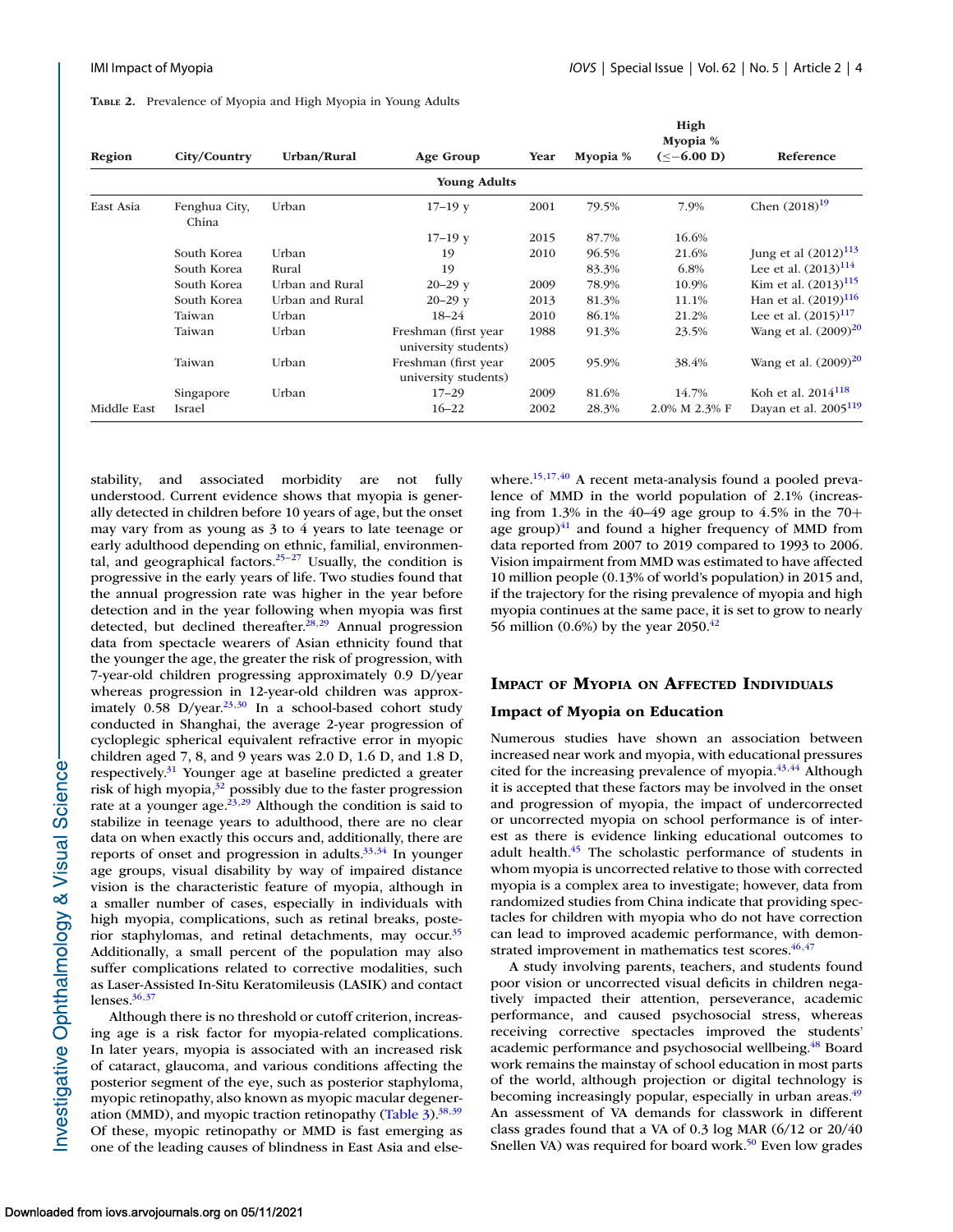<span id="page-4-0"></span>**TABLE 3.** Complications Observed in Myopic Eyes

| Ocular Sign or Condition                           | Myopia/Age of Myope/Prevalence or OR                                    |  |  |  |  |
|----------------------------------------------------|-------------------------------------------------------------------------|--|--|--|--|
| Cataract                                           | High myopia/ $\geq$ 45 yrs/OR-2.79 <sup>117</sup> ; 2.55 <sup>118</sup> |  |  |  |  |
| Glaucoma                                           | Any myopia/elderly/pooled OR $-1.92^{119}$                              |  |  |  |  |
| Posterior vitreous detachment                      | High myopia/20-29 yrs/12.5% <sup>120</sup>                              |  |  |  |  |
| Myopic maculopathy/Myopic Macular                  | High myopia/>40 yrs/pooled-47.4% $38$                                   |  |  |  |  |
| Degeneration                                       |                                                                         |  |  |  |  |
| - Tessellations of fundus                          |                                                                         |  |  |  |  |
| - Diffuse chorioretinal atrophy                    |                                                                         |  |  |  |  |
| - Patchy chorioretinal atrophy                     |                                                                         |  |  |  |  |
| - Lacquer cracks                                   |                                                                         |  |  |  |  |
| - Fuchs spot                                       |                                                                         |  |  |  |  |
| - Choroidal neovascularization*                    |                                                                         |  |  |  |  |
| - Macular Atrophy                                  |                                                                         |  |  |  |  |
| Posterior Staphyloma                               | High myopia/6-19 yrs/12.7% <sup>121</sup>                               |  |  |  |  |
| - Chorioretinal atrophy                            | High myopia/12-67 yrs/12.0% <sup>122</sup>                              |  |  |  |  |
| - Macular retinoschisis                            |                                                                         |  |  |  |  |
| - Dome-shaped macula                               |                                                                         |  |  |  |  |
| - Bruch's membrane defects                         |                                                                         |  |  |  |  |
| Myopic traction maculopathy <sup>116</sup>         | Highly myopic eyes with posterior staphyloma/>40 yrs/Not available      |  |  |  |  |
| - Retinoschisis                                    |                                                                         |  |  |  |  |
| - Foveal detachment                                |                                                                         |  |  |  |  |
| - Macular holes                                    |                                                                         |  |  |  |  |
| Retinal detachment                                 | High myopia/15–75 yrs/6.3% <sup>123</sup>                               |  |  |  |  |
| - Epiretinal membranes                             |                                                                         |  |  |  |  |
| - Tractional internal limiting membrane detachment |                                                                         |  |  |  |  |
| Peripheral retinal degeneration                    |                                                                         |  |  |  |  |
| - Lattice degeneration                             | High myopia/15-75 yrs/11.8-37.8% <sup>123</sup>                         |  |  |  |  |
| - White without Pressure                           | High myopia/19-25 yrs/46.5-14.6% <sup>124</sup>                         |  |  |  |  |

of myopia can reduce VA beyond this threshold and hence pose a learning challenge for children with uncorrected or undiagnosed myopia. Additionally, dioptric blur is found to affect reading performance, with speed of reading reduced for large blur.<sup>5</sup>

While spectacles can help restore vision and enhance academic performance, access to appropriate spectacles and adherence with spectacle wear among children is influenced by many factors. Although myopia, more severe refractive error, $52-54$  and poorer VA promotes adherence, boys are less likely to be adherent and socio-economic factors, such as cost, accessibility to spectacles, and parental education, are cited to be barriers to spectacle wear and compliance.<sup>55</sup> There are also psycho-social barriers, such as fear of discrimination, bullying, and negative societal attitudes. $53,55,56$  The unmet need for refractive error correction has been reported in many parts of the world, for example, 27% of children in rural China have uncorrected VA worse than 20/40 and 13.1% of children in Philadelphia schools have uncorrected refractive errors. Most of the refractive errors in these cases was myopia.<sup>57,58</sup>

#### **Estimating Cost of Myopia to Individuals**

Direct costs and productivity loss costs are incurred by individuals and their families affected by myopia. Direct costs include expenditure for diagnosis and correction/management, transport costs, and treatment of morbidity. Lost productivity costs may include time spent on eye examinations or returning to clinics to pick up aids, unpaid caregiver time, lost workplace or home productivity, and the value of loss of QOL.

Costs are generally reported as annual costs and, as expected, vary significantly between countries. The most comprehensive data on direct costs to date for myopia have been from Singapore, a country with one of the highest prevalence rates of myopia anywhere in the world. Data gathered from a cross-sectional study in 2006 involving children aged 12 to 17 years, found a mean annual direct cost of myopia of SG \$222 (US \$148) and a median cost of SG \$125 (US \$83)[.59](#page-11-0) A more recent paper indicated that costs increase substantially as the individual ages. $60$  The annual direct costs of myopia per person aged 40 years and above for the year 2011 was reported to be SG \$900 (US \$709), of which 65% (SG \$588 or US \$463) was associated with vision products and optometry visits. The higher costs for older individuals relative to costs for children was partly related to complications from myopia. $60$ 

In a study in the United States that included participants older than 12 years with distance vision impairment,  $61$ the annual direct costs estimated for refraction and a pair of glasses varied from US \$138.60 to \$226.48 in the year 2000, depending on whether the fee schedule was based on Centers for Medicare and Medicaid Services or Medical Expenditure Panel Survey. This figure is likely a conservative estimate as it does not take into consideration all the direct health-related costs as well as non-health costs. In providing this figure, the authors suggested that the fee schedule gathered from the Medical Expenditure Panel Survey (US \$226.48) was more reflective of the annual figure because it considered lens types, such as contact lenses, as well as any multiple purchases within the year.

Data gathered from optometry and ophthalmology sources in China (multiple sources from Zhongshan Ophthalmic Centre, AIER hospitals as well as data from Shanghai Eye Disease Prevention and Treatment Center for Anhui, Shanghai, and Yunnan region) suggest that the direct annual cost of vision products (assuming 100% of people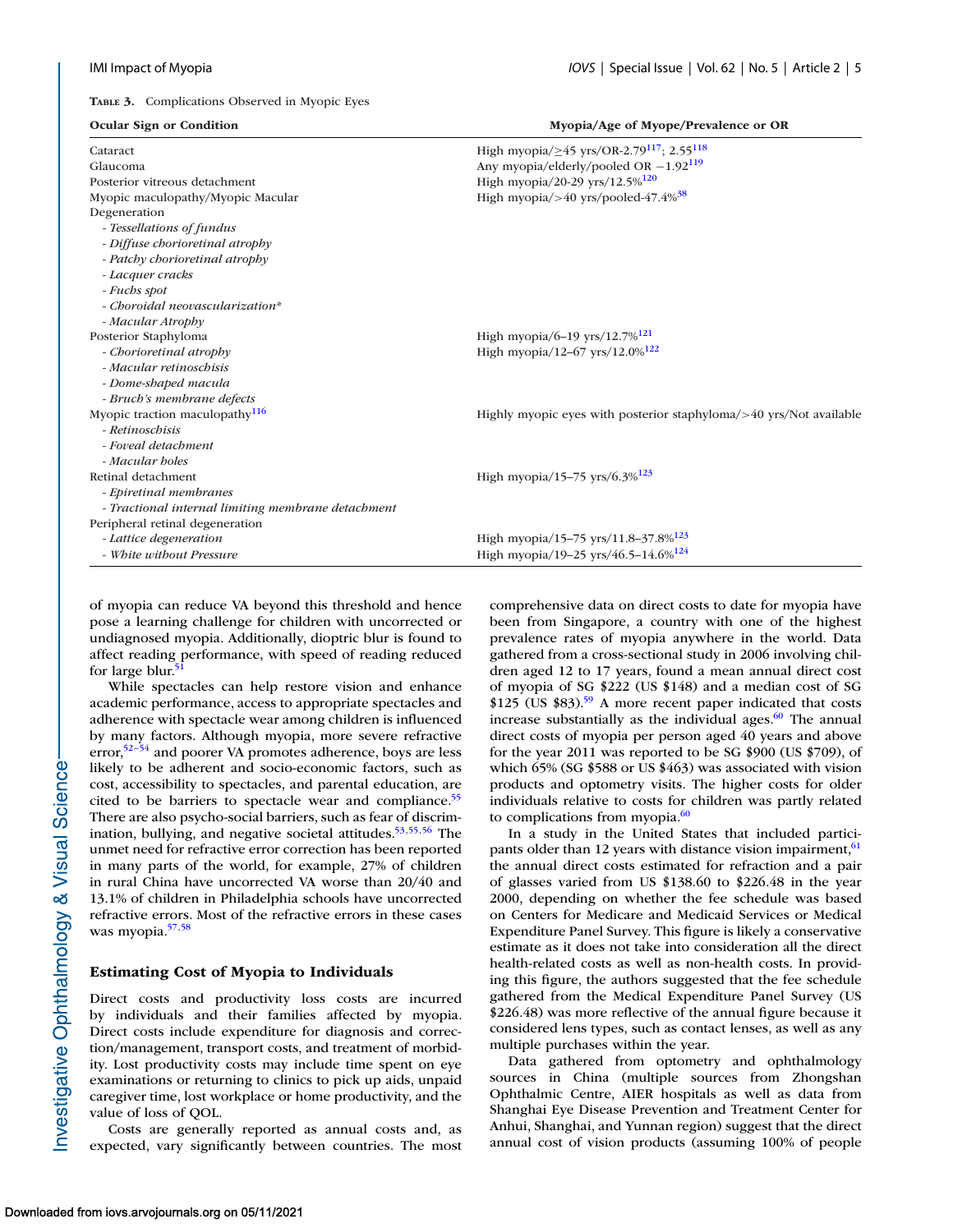with myopia purchase spectacles, 10% contact lenses, and 1.5% orthokeratology) and an eye examination is CN ¥ 809 or US \$113. If refractive surgery is factored in for 1% of those with myopia, this cost increases to between US \$125 to \$136. Additionally, data from India (Courtesy: Optometry Council of India, L V Prasad Eye Institute, and private practitioners) suggest that the direct cost of vision products and an eye examination in urban India approximates to Rs3460 or US \$48. Additionally, if 1% of those with myopia opt for refractive surgery, this cost increases to between US \$54 to \$60. When comparing costs between countries, one must be mindful of the relative purchasing power parity to place the cost in the context of society.

Except for cost estimates from Singapore, costs from other countries do not consider expenditures related to pathological myopia. Additionally, the cost estimates for China and India do not consider multiple purchases in a year and do not consider the more specialized lens requirements of those with high myopia. Considering that a progressing and/or a high myope would require more frequent changes, may need specialized lenses and frames, and may attend more frequent or specialist examinations, their costs are likely to be higher than the reported averages. If the proportional increase due to myopia in an older population from the Singapore data can be applied to China and India, then the cost associated with myopia in the older population would approximate to US \$510 and \$218 in China and India, respectively. Additionally, these figures exclude costs associated with newer myopia control management options, such as novel spectacles and contact lenses, which are likely to be greater than those of a standard lens. In addition to the direct medical costs, affected households and society incur additional productivity costs relating to caregiver time, absenteeism from educational activities, reduced productivity, and reduced QOL. Such costs are also likely to vary from country to country.

Although comprehensive cost data are limited, it is evident that there is a significant financial burden associated with myopia, particularly for poorer communities in countries with higher myopia prevalence and for individuals with high myopia and this is likely to rise in the future. Furthermore, unlike other conditions or diseases that may result in a one-off or a short-term cost, the chronic nature of myopia translates to a life-long burden. The Singapore study for adult myopia estimated a lifetime cost of SG \$21,616 (US  $$17,020$ ) for those with 80 years' duration of myopia.<sup>60</sup>

It is therefore important that cost data are evaluated in the context of (a) relationship between incurred costs to health and productivity gains, and (b) ways to reduce burden (i.e. are the costs justified in terms of planned or achieved benefits or outcomes?). For the former issue, considering the Singapore data, a value of \$709 per person for myopia care for adults in Singapore was considered to equate to < 2% of Gross Domestic Product (GDP) per person at that time in comparison to blindness and moderate distance vision impairment representing potential lost productivity of 18.7% and 3.1% of GDP, respectively. $62$  This, therefore, represented a positive trade-off when investing in myopia. However, the cost-benefit of using GDP or any other suitable metric may vary across countries and may or may not result in a positive trade-off. For example, the direct vision costs reported for China and India without the additional costs related to age approximate to 1.5% to 3% of their GDP per capita, but if age-related changes are factored in, these figures will significantly rise to 5% to 10% of GDP per capita. There

is a need for further research, data, and modeling on lifetime costs associated with myopia. Several myopia control strategies have been shown to significantly slow myopia, $63$ and models demonstrate that such myopia control strategies, when applied early and consistently, can significantly reduce the risk of individuals reaching high myopia. $^{23}$  It is reported that each diopter increase in myopia increases the risk of MMD by 67% or, alternatively, slowing myopia by about 1 D can reduce the likelihood of developing MMD by  $40\%$ <sup>64</sup> More data are needed to quantify these impacts from an economic perspective.

# **Patient-Reported Outcomes – Quality of Life and Myopia**

Myopia, either uncorrected or corrected, may impact a person's QOL and the effect on QOL can be evaluated using qualitative (interviews/focus-group discussions) $65$  or quantitative patient-reported outcome measures (PROMs), such as questionnaires and item-banks.<sup>66</sup> PROMs used for myopia [\(Table 4\)](#page-6-0) contain items on symptoms, $67-72$  activity limitation,<sup>67,69-72</sup> emotional impact,<sup>67,68,71,72</sup> social impact,<sup>67,69,72</sup> and inconvenience $^{69,72}$  $^{69,72}$  $^{69,72}$  [\(Fig. 2\)](#page-6-0). These surveys were intended to evaluate QOL with myopia correction strategies, largely refractive surgery outcomes, and thus lack sufficient content on QOL issues for individuals with myopia in low-resource settings and uncorrected myopes. For example, people in low-resource settings may experience greater inconvenience having to travel far to have their myopia corrected, whereas having vision sufficient to drive may be of greater concern for dwellers from high income countries. $65$ ,

Many existing myopia-specific PROMs are either first generation or second-generation questionnaires (classified based on the development or validation theory used<sup>74</sup>) that suffer from limitations of being static and inflexible, as every item is administered to every individual irrespective of their QOL issues. Additionally, clinical, demographic, and socio-economic characteristics influence QOL and therefore results vary between populations and groups.<sup>73,75</sup> Despite their limitations, existing PROMs have proven valuable in evaluating QOL impacts of myopia and demonstrate that the impact of myopia on QOL is significant. The detrimental impacts of myopia have been observed in diverse aspects of daily living, including activity limitation, economic wellbeing, emotional well-being, symptoms, and social wellbeing.<sup>66,73,75-77</sup> Generally, poorer QOL has been demonstrated for uncorrected refractive error/poor vision and high myopia as well as with complications associated with myopia. In a group of 16-year-old patients, myopia was an independent risk factor for poorer QOL for both distance and near vision, whereas hyperopia was not associated with any difficulty[.78](#page-11-0) Although data on the impact of uncorrected myopia on QOL and the benefits of spectacle wear are scarce, in a study of 2346 adolescents from southwestern China[,79](#page-11-0) where spectacle utilization was low, adolescents not using spectacles had lower psychosocial, emotional, and social functioning health-related QOL scores. Similarly, healthy adolescents with reduced VA reported lower healthrelated QOL, including social functioning and school functioning in two separate studies conducted in Singapore and China, although the study from Singapore did not find differences between refractive error types. $80,81$ 

In general, people with a higher magnitude of myopia are likely to have poorer QOL, $76,82$  and the impact of high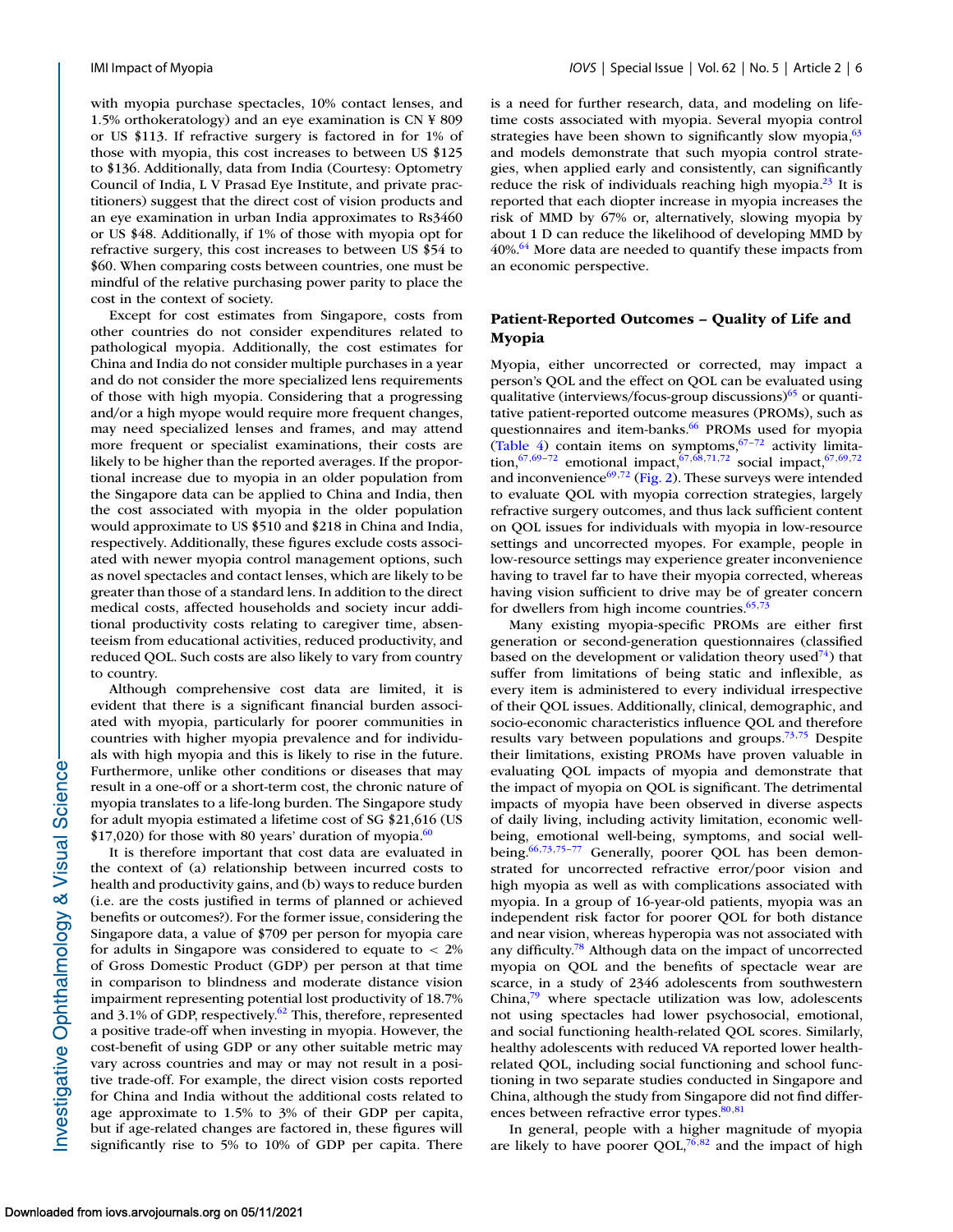<span id="page-6-0"></span>**TABLE 4.** Patient Reported Outcome Measures Used in Myopia

| <b>Types</b>          | Sub-Types         | <b>Examples of Patient-Reported Outcome Measures</b>                                                   |
|-----------------------|-------------------|--------------------------------------------------------------------------------------------------------|
| Generic (non-disease) | Domain            | <b>Emotional well-being:</b>                                                                           |
| specific)             |                   | - Hospital Anxiety and Depression Scale (HADS), 82                                                     |
|                       |                   | - General Well-Being Schedule (GWBS) <sup>83</sup>                                                     |
|                       |                   | - General Health Questionnaire (GHQ), <sup>129</sup>                                                   |
|                       |                   | - Hudson Index of Self-Esteem (HISE), <sup>129</sup>                                                   |
|                       |                   | - Adjective check list <sup>130</sup>                                                                  |
|                       |                   | Pain: McGill Pain Questionnaire <sup>131</sup>                                                         |
| Ophthalmic (non-      | <b>Vision</b>     | - National Eye Institute Visual Function Questionnaire (NEI-VFQ), 82,90                                |
| myopia-specific)      |                   | - Vision Related effect on Quality of Life (VQOL, aka Vision Core Measure-1 [VCM1]) <sup>76</sup>      |
|                       |                   | - Visual Function Index-14 (VF-14) <sup>76,86</sup>                                                    |
|                       | Refractive error  | - Quality of Life Impact of Refractive Correction (QIRC) <sup>87</sup>                                 |
|                       |                   | - National Eye Institute Refractive Quality of Life (NEI-RQL) <sup>132,133</sup>                       |
|                       |                   | - Refractive Status and Vision Profile (RSVP) <sup>85,134</sup>                                        |
| Myopia-specific       | Myopia correction | Institute for Eye Research Multidimensional Quality of Life for Myopia (MQLM) <sup>67</sup>            |
|                       | Intervention      | <b>RK:</b> Prospective Evaluation of Radial Keratotomy (PERK) Study questionnaire <sup>68</sup>        |
|                       |                   | PRK: Canadian Refractive Surgery Research Group Quality of Vision Questionnaire<br>(OVO) <sup>69</sup> |
|                       |                   | <b>LASIK:</b> Subjective Vision Questionnaire $(SVQ)^{70}$ and Myopia-specific Quality of Life         |
|                       |                   | Questionnaire $(MQLQ)^{71}$                                                                            |
|                       | Population        | Children:                                                                                              |
|                       |                   | - Pediatric Refractive Error Profile (PREP) <sup>72,88,93,94,135</sup>                                 |
|                       |                   | - Modified QIRC <sup>91</sup>                                                                          |
| Health economic       | Generic           | - Time-Trade-off <sup>100,103</sup>                                                                    |
| (utility)             |                   | - Standard Gamble <sup>103</sup>                                                                       |
|                       | Ophthalmic        | - Vision Quality of Life index (VISQoL) <sup>136</sup>                                                 |

LASIK, Laser-assisted In Situ Keratomileusis; PRK, Photorefractive Keratectomy; RK, Radial Keratotomy.



**FIGURE 2.** Quality of life issues explored in myopia specific patient reported outcome measures.

myopia (−10.00 D) has been found to be similar to that of keratoconus[.76](#page-11-0) Individuals with high myopia have higher QOL concerns regarding cosmetic appearance, especially if they have to wear thick lenses, and they spend more money on spectacles than those with low or moderate myopia, as the cost of thinner and lighter (high index) spectacle lenses is higher. However, the expenditure for contact lenses was found to be similar between high and low myopia groups.<sup>76,83</sup> In adults with high myopia (worse than  $-8.00$ D), functional status in daily life was reduced in those with myopia compared to controls and was represented by poor scores on disability (e.g. reading signs), handicap (e.g. unable to perform studies and jobs), and support (understanding from the family structure).<sup>83</sup> More significantly, Yokoi et al. reported that about 25% of patients with high myopia were likely to have depression and anxiety disorders,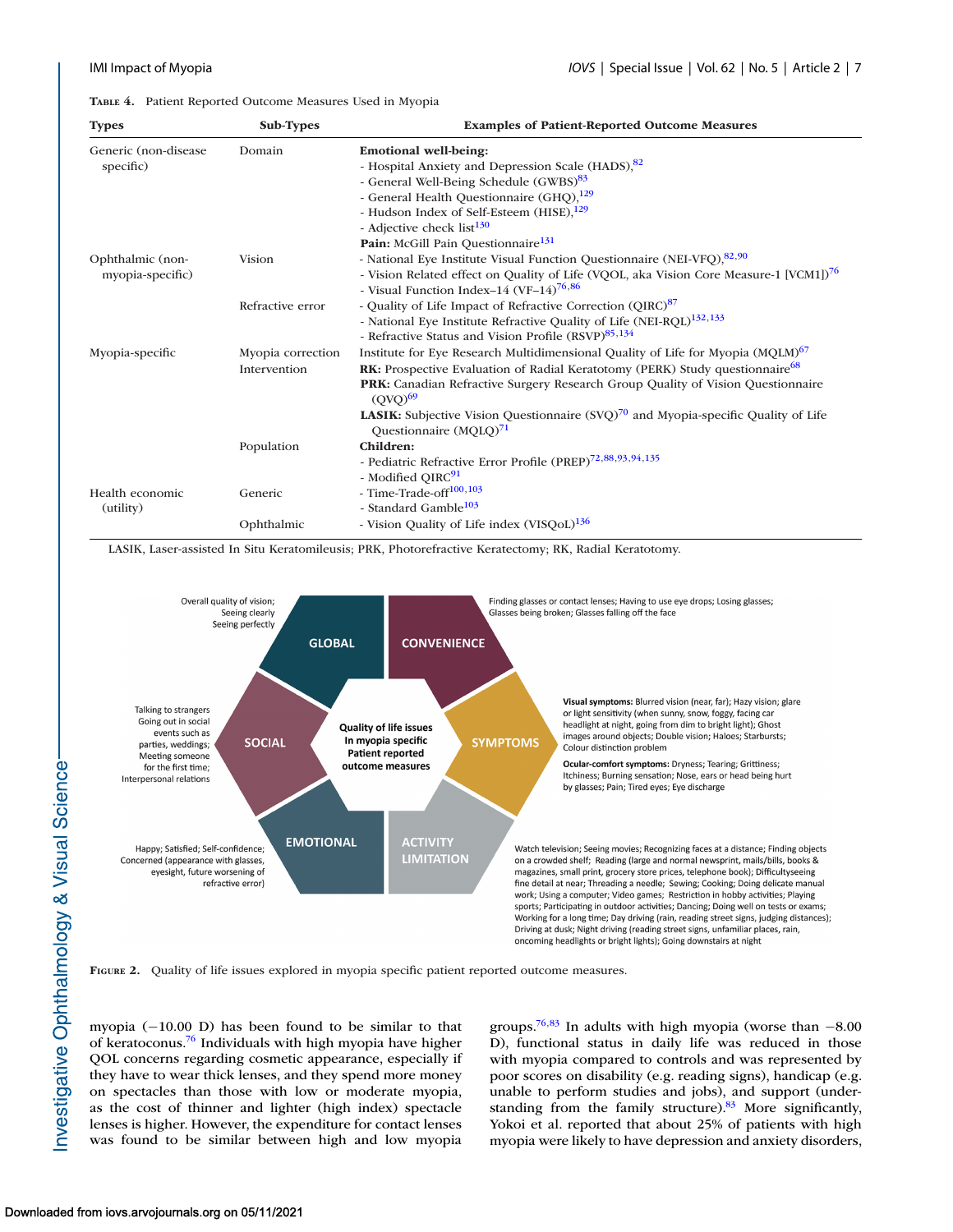

**FIGURE 3.** Relationship between utility and visual acuity.<sup>100</sup>

which could substantially lower OOL.<sup>82</sup> In older individuals, those with advanced MMD had poorer vision-related QOL than those without.<sup>84</sup>

Additionally, the impact of myopia on QOL differs by type of myopia. In presbyopic populations, individuals with myopic astigmatism have worse QOL than spherical myopia.<sup>85</sup>

Correction improves QOL, particularly bringing improve-ments to visual functioning and symptoms.<sup>71,77,86-[89](#page-12-0)</sup> However, it should be noted that refractive correction may not restore QOL to an emmetropic level. $88,90,91$  $88,90,91$  For example, spectacle wearers may have concerns about cosmetic appearance and the inconveniences of having to look after their spectacles, $73$  contact lens wearers may have concerns about possible complications, and those who have undergone refractive surgery may have to live with glare and dry eye-related symptoms.<sup>73,[92](#page-12-0)</sup>

In children and teenagers with myopia, a better visionrelated QOL has been reported with contact lenses than with spectacles, including with contact lenses designed for slowing myopia. $93-96$  Areas that showed improvement were increased satisfaction with correction, activities, and appearance. Orthokeratology lenses were also well-accepted and brought significant improvement in QOL in children with myopia[.88](#page-11-0)

Although the above data have heterogeneity in factors, including study populations and choice of PROMs, it is clear that uncorrected myopia and high myopia are associated with poorer or reduced outcomes for vision and healthrelated QOL measures. It is also clear that QOL can be improved with appropriate correction for those with uncorrected myopia. However, for those with high myopia, there remain gaps in the existing literature on interventions that provide improvements in QOL.

For economic evaluations, such as cost-effectiveness analysis, QOL data can be used as quantifiable inputs for assessing the value of health interventions. Here, QOL data are input on a 0 to 1 scale for utility ( $0 =$  death and  $1 =$  perfect health) or a disability weight ( $0 =$  perfect health and  $1 =$ death or complete disability). In such evaluations, disparate health conditions can be compared, for example, the utility for severe angina has been reported as  $0.5<sup>97</sup>$  whereas utility of complete blindness was reported as  $0.26<sup>98</sup>$  Utilities associated with ocular conditions, including refractive error, were related to the level of VA loss (Fig.  $3$ ).<sup>99,100</sup> For uncorrected myopia in adults,<sup>100</sup> decrement in utility significantly correlated with higher levels of myopia (see Fig.  $3$ ).<sup>100</sup> Interestingly, utilities reported for uncorrected myopia (causing distance vision impairment) are reportedly similar to those for uncorrected presbyopia (near vision impairment; [Table 5\)](#page-8-0) and, generally, utility values for refractive error were reportedly higher than utility values for ocular disease (see [Table 5,](#page-8-0) Fig. 3). Utility studies evaluating corrected myopia (one with teenagers, $^{101}$  one with medical students, $^{102}$  and one with adults $103$ ) found utility to be close to perfect health and ranged from 0.93 to 0.97. A Chinese study involving 442 patients with myopia who were scheduled to undergo refractive surgery found contact lens users had a significantly better QOL (higher utility) compared to spectacle wearers.<sup>103</sup> Although, research has made utility data available for input in economic evaluations of myopia, no such studies are available in the current literature.

Disability weight estimates are led by a consortium of research collaborators through the Global Burden of Disease (GBD) program. [Table 6](#page-8-0) provides a list of disability weights for various degrees of vision impairment and other comparable health disorders calculated since 2004.<sup>104</sup> Significant debate in the literature about the validity of methods used to derive recent figures has ensued, with researchers ascribing poor face validity of assessment methods as a factor for unreasonably low estimates for vision impairment and blindness compared to previous values in  $2004$ .<sup>105–107</sup> Global Health Estimates (GHEs) have been provided by the WHO in recent years to counter these low values, but in spite of revisions, current disability weights for vision impairment and blindness are still substantially lower than those from  $2004$ .<sup>104</sup> Disability weights have been used as inputs in economic evaluations of myopia for quantifying indirect costs to society, including lost productivity. $108,109$ Using low disability weights in economic evaluations would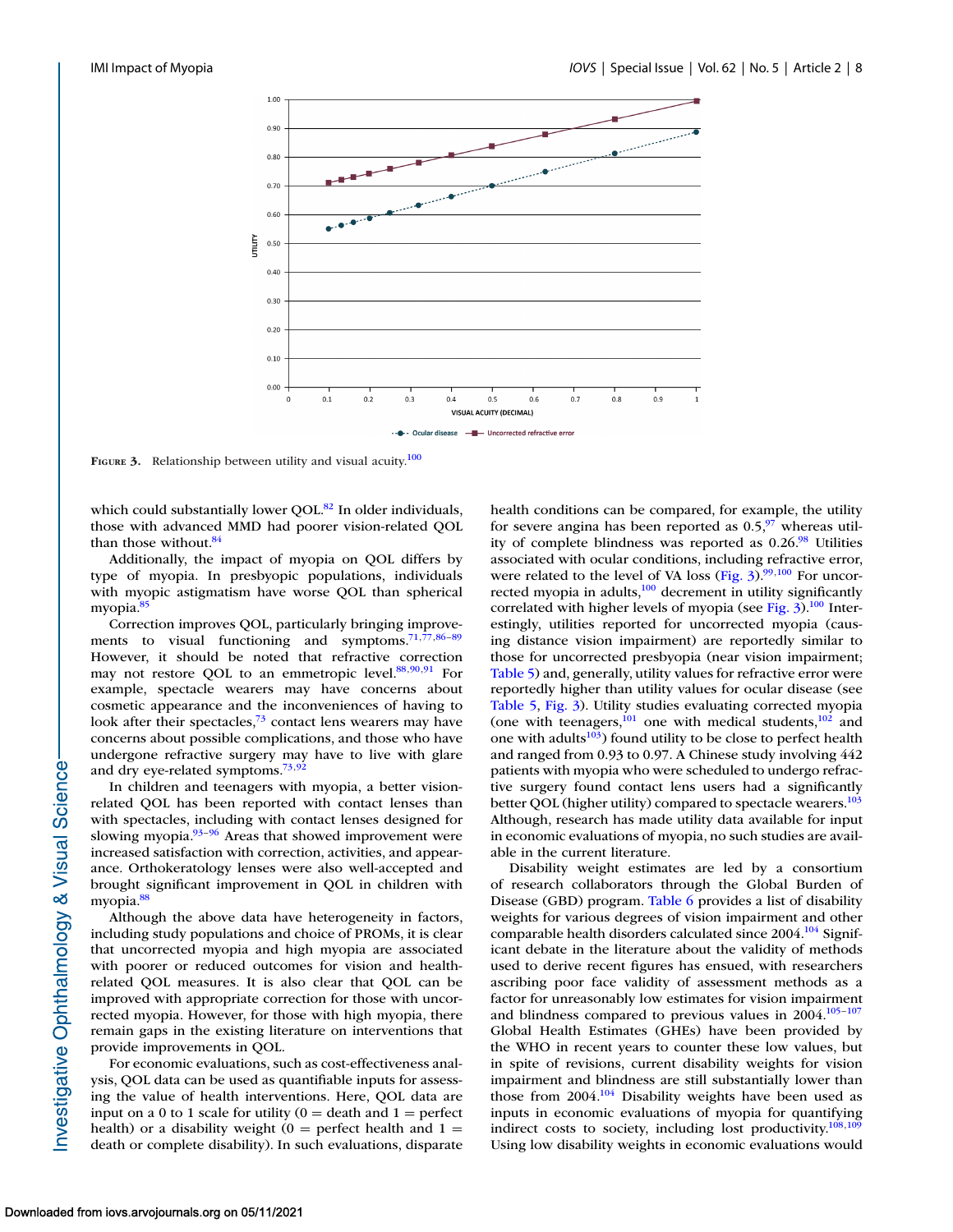<span id="page-8-0"></span>**TABLE 5.** Utility Findings for Uncorrected Refractive Error and Ocular Disease<sup>[100](#page-12-0)</sup>

|                                               |                                                         | <b>Uncorrected</b>                                                                 | <b>Ocular Disease Ranges</b>                                                                    |                    |                     |
|-----------------------------------------------|---------------------------------------------------------|------------------------------------------------------------------------------------|-------------------------------------------------------------------------------------------------|--------------------|---------------------|
| <b>Utility (0-Death;</b><br>1-Perfect Health) | Presbyopia:<br>Only Near<br>Impaired<br>(Mean $\pm$ SD) | <b>Myopia: Only</b><br><b>Distance</b> <sup>†</sup><br>Impaired<br>(Mean $\pm$ SD) | <b>Refractive Error:</b><br><b>Both Distance and</b><br><b>Near Impaired</b><br>(Mean $\pm$ SD) | <b>Moderate VI</b> | <b>Severe VI</b>    |
| LogMAR VA                                     | $0.43 \pm 0.17$                                         | $0.50 \pm 0.24$                                                                    | $0.64 \pm 0.27$                                                                                 | $0.2 - 0.7$        | $0.61-NLP$          |
| Snellen VA                                    | $6/15 - 6/19$                                           | 6/19                                                                               | 6/24                                                                                            | $6/9.5 - 6/30$     | $6/24$ -NLP         |
| Decimal VA                                    | 0.37                                                    | 0.32                                                                               | 0.23                                                                                            | $0.6 - 0.2$        | $0.25-NLP$          |
| Time-trade-off utility                        | $0.81 \pm 0.17$                                         | $0.82 \pm 0.16$                                                                    | $0.68 \pm 0.25$                                                                                 | 0.67               | $0.64 - 0.47(0.57)$ |

VA, visual acuity; VI, visual impairment;

VA measure at 40 cm.

† VA measure at 6 m.

TABLE 6. Disability Weights for Vision Loss and Various Health States<sup>104</sup>

#### **Disability Weights (0-Perfect Health; 1-Death or Complete Disability)**

| <b>Health State</b>                  | <b>GHE 2015</b> | <b>GHE 2012</b> | <b>GDB 2015</b> | <b>GDB 2010</b> | <b>GDB 2004</b> |  |  |  |  |
|--------------------------------------|-----------------|-----------------|-----------------|-----------------|-----------------|--|--|--|--|
| Distance vision: mild impairment     | 0.005           | 0.005           | 0.003           | 0.004           |                 |  |  |  |  |
| Distance vision: moderate impairment | 0.089           | 0.089           | 0.031           | 0.033           | 0.17            |  |  |  |  |
| Distance vision: severe impairment   | 0.314           | 0.314           | 0.184           | 0.191           | 0.43            |  |  |  |  |
| Distance vision blindness            | 0.338           | 0.338           | 0.187           | 0.195           | 0.6             |  |  |  |  |
| Near vision impairment               |                 |                 |                 | 0.013           | 0.02            |  |  |  |  |
| Hearing loss: mild                   | 0.01            | 0.005           | 0.01            | 0.005           | 0.04            |  |  |  |  |
| Hearing loss: moderate               | 0.05            | 0.05            | 0.027           | 0.023           | 0.12            |  |  |  |  |
| Hearing loss: severe                 | 0.167           | 0.167           | 0.158           | 0.031           | 0.333           |  |  |  |  |
| Hearing loss: profound               | 0.281           | 0.281           | 0.204           | 0.032           | 0.333           |  |  |  |  |
| Hearing loss: complete               | 0.281           | 0.281           | 0.215           | 0.033           |                 |  |  |  |  |
| Infertility: primary                 | 0.056           | 0.056           | 0.008           | 0.011           | 0.18            |  |  |  |  |
| Dementia: mild                       | 0.165           | 0.165           | 0.069           | 0.082           |                 |  |  |  |  |
| Dementia: moderate                   | 0.388           | 0.388           | 0.377           | 0.346           | 0.666           |  |  |  |  |
| Dementia: severe                     | 0.545           | 0.545           | 0.449           | 0.438           | 0.94            |  |  |  |  |

GHE, Global Health Estimates; GBD, Global Burden of Disease.

under-represent the true impact and economic consequences of visually impairing and blinding conditions, such as high myopia. This could lead to lower government prioritization for health spending relative to other medical conditions.

# **ECONOMIC IMPACT OF MYOPIA ON SOCIETY**

Although limited economic evaluations of myopia are available in the literature, the existing data provide some significant insights on the current and future burden. With respect to direct health expenditure, data from Singapore suggested an annual SG \$959 million (US \$755 million) in 2011 for direct costs associated with myopia in terms of eye examinations, vision correction, and transport. When placed in context, these are significantly greater than those reported for other chronic conditions in Singapore, such as Parkinson's disease (US \$23–41 million), chronic obstructive pulmonary disease (US \$9 million), and acute primary angleclosure glaucoma (US \$0.2–0.3 million). Even though individual costs of myopia are relatively low in the early years, the higher societal costs are driven by the fact that myopia is more prevalent and complications associated with higher magnitudes of myopia are more common later in life. As Singapore has a high prevalence of myopia and high myopia, it may be inferred from this valuation that countries, particularly those in East Asia with similar prevalence rates, carry a similar burden profile whereby the costs of myopia are significantly greater compared to other diseases or medical conditions.

In a more recent conference proceeding, $109$  the global costs of myopia and directs costs (including examinations, cost of spectacles and lenses, LASIK, care for complications such as cataract, retinopathy, and glaucoma) were estimated to be US \$358.7 billion in 2019 and projected to rise to US \$870 billion in 2050. Importantly, these data indicate that whereas costs related to spectacles and lenses are set to double, costs related to cataract care and myopic retinopathy are estimated to quadruple.

In addition to the economic burden associated with direct costs, the burden of productivity costs associated with myopia is also significant. Potential lost productivity due to vision impairment was estimated at US \$244 billion from uncorrected myopia and US \$6 billion from MMD in 2015.<sup>108</sup> These estimates do not include children  $<$  15 years of age. Another study reported a productivity loss of about US \$94.5 billion in 2019 from severe vision impairment and blindness projected to rise to US  $$229.3$  billion in 2050.<sup>109</sup>

Key points that arise from these findings are: first, global costs of myopia and high myopia are set to rise substantially in the future due the increasing prevalence of myopia. The costs attributable to high myopia and related complications, such as MMD, as a percent of overall costs will be rising due to the disproportionately higher increase in the prevalence of high myopia relative to myopia overall. Second, significant benefits in productivity can be gained by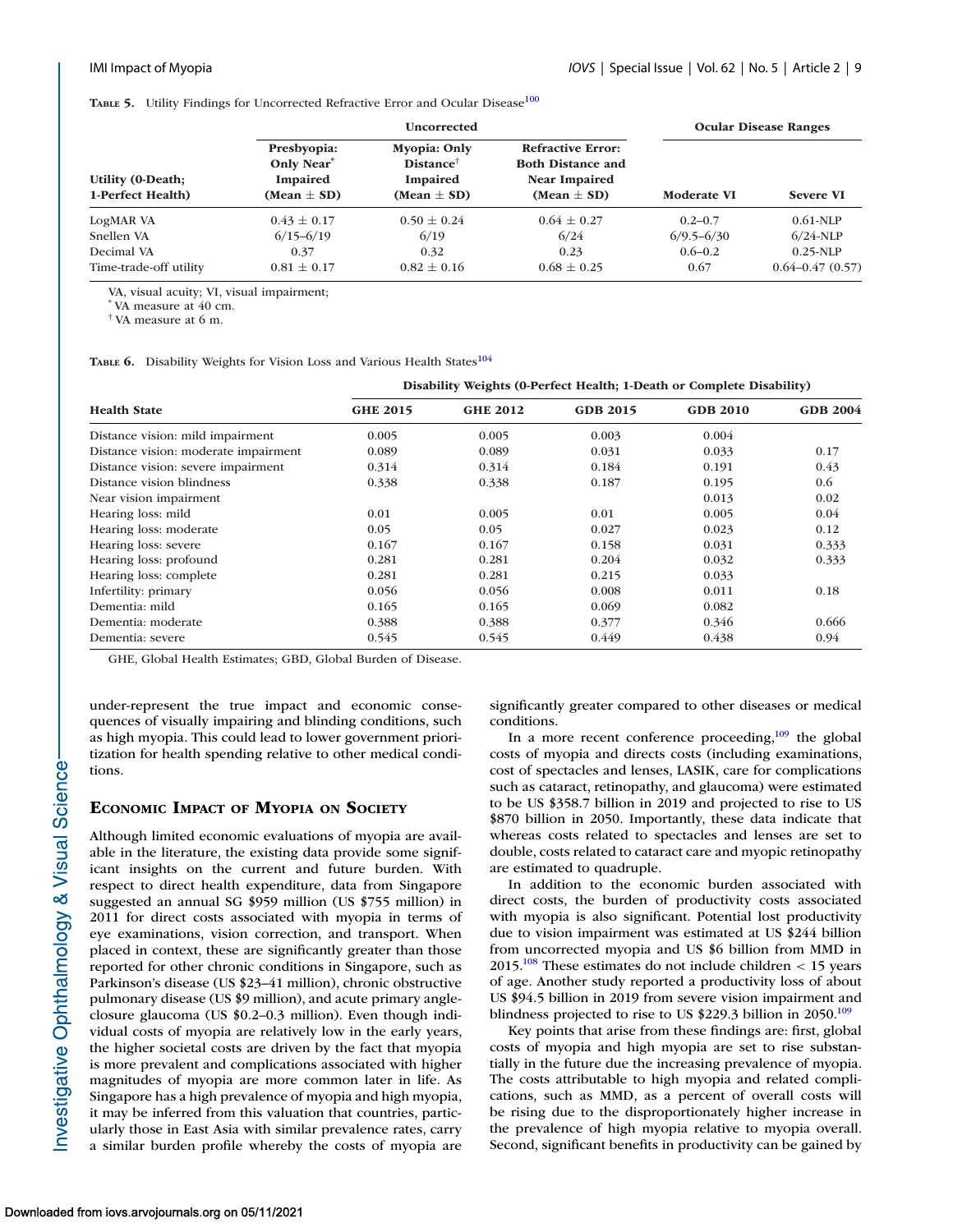<span id="page-9-0"></span>managing uncorrected myopia. Even though myopia correction may increase direct health expenditure, the benefits due to improved productivity are significantly greater than the costs associated with managing the burden. Indeed, it has been reported that the global productivity losses far exceed estimated costs of providing the world's population with refractive error correction, including establishing, maintaining, and operating refractive care facilities. $\frac{110}{10}$ Third, myopia control strategies that prevent the onset of myopia and/or slow the progression of myopia may result in long term savings in direct and indirect health spending for both the individual and society. However, these interventions do often come at a higher price in the early years and cost-effectiveness evaluations, which weigh the initial outlay of costs against the long-term benefits for these strategies remain to be determined.

### **SUMMARY**

The prevalence of myopia is high and rising worldwide with consequences spanning from childhood to late adult life. Recent evidence reveals that the prevalence of high myopia is growing at a faster rate than the prevalence of overall myopia in conjunction with rising rates of serious blinding complications associated with high myopia, notably MMD. East Asian countries have a higher prevalence of myopia and high myopia and therefore carry a major share of the global burden.

For the individual, particularly a young individual, when vision is impaired either due to uncorrected myopia or due to complications associated with myopia, academic performance and psychosocial well-being are likely to be affected. In adults, myopia results in significant losses in productivity and negative impact on QOL. QOL is adversely affected by uncorrected myopia, high myopia, and complications of high myopia. Although certain corrective modalities appear to improve QOL in certain domains, further information is needed on interventions that provide QOL benefits for those with high myopia. Conventional correction of myopia restores vision but does not slow progression, and direct health expenditure related to myopia is much higher in older individuals, partly due to costs associated with myopia-related complications. Additionally, there is the burden related to lost productivity; although the majority of the current burden is due to uncorrected myopia, data indicate that the proportion resulting from vision impairment due to complications of high myopia will rise in the future.

Currently, the global costs related to direct health expenditure and lost productivity as a result of myopia are in the range of several hundred billion dollars annually. Unless the current trajectory for the rising prevalence of myopia and high myopia is lowered, the costs will continue to grow.

Shifting the trajectory requires a coordinated global effort and it is encouraging that there have been some successes with optical, environmental, and pharmaceutical strategies to prevent the onset and/or effectively slow the progression of myopia. An early and appropriate intervention mitigates the risks and consequences related to uncorrected vision. More importantly, it can reduce the risk of the eye progressing to higher levels of myopia and thus have a positive impact on reducing the burden. Assessment of the costs and cost-effectiveness of these various interventions is in the early stages. Such research will provide individuals, governments, and other decision makers with quantifiable information that will facilitate optimal health resource allocation decisions.

#### *Acknowledgments*

The authors thank Monica Jong for facilitation of the process.

Supported by the International Myopia Institute. The publication costs of the International Myopia Institute reports were supported by donations from the Brien Holden Vision Institute, Carl Zeiss Vision, Cooper Vision, Essilor, and Alcon.

Disclosure: **P. Sankaridurg,** BHVI (E), co-inventor on multiple patents related to myopia (P), Alcon (R), SEED (R), Mark Ennovy (R), Carl Zeiss Vision (R); **N. Tahhan,** BHVI (E); **H. Kandel,** None; **T. Naduvilath,** BHVI (E), co-inventor on patent related to myopia (P); **H. Zou,** None; **K.D. Frick,** None; **S. Marmamula,** None; **D.S. Friedman,** None; **E. Lamarouex,** None; **J. Keeffe,** None; **J.J. Walline,** Bausch + Lomb (F); **T.R. Fricke,** BHVI (E); **V. Kovai,** None; **S. Resnikoff,** None

#### *References*

- 1. Bourne RRA, Flaxman SR, Braithwaite T, et al. Magnitude, temporal trends, and projections of the global prevalence of blindness and distance and near vision impairment: a systematic review and meta-analysis. *Lancet Glob Health*. 2017;5(9):e888–e897.
- 2. Holden BA, Fricke TR, Wilson DA, et al. Global prevalence of myopia and high myopia and temporal trends from 2000 through 2050. *Ophthalmology*. 2016;123(5):1036–1042.
- 3. Fricke TR, Jong M, Naidoo KS, et al. Global prevalence of visual impairment associated with myopic macular degeneration and temporal trends from 2000 through 2050: Systematic review, meta-analysis and modelling. *Br J Ophthalmol*. 2018;102(7):855–862.
- 4. Flitcroft DI, He M, Jonas JB, et al. IMI Defining and classifying myopia: A proposed set of standards for clinical and epidemiologic studies. *Investig Ophthalmol Vis Sci*. 2019;60(3):M20–M30.
- 5. Li Y, Liu J, Qi P. The increasing prevalence of myopia in junior high school students in the Haidian District of Beijing, China: A 10-year population-based survey. *BMC Ophthalmol*. 2017;17(1):88.
- 6. Dong L, Kang YK, Li Y, Wei W, Bin Jonas J. Prevalence and time trends of myopia in children and adolescents in CHINA: a systemic review and meta-analysis. *Retina*. 2019;40(3):399–411.
- 7. French AN, Morgan IG, Burlutsky G, Mitchell P, Rose KA. Prevalence and 5- to 6-year incidence and progression of myopia and hyperopia in Australian schoolchildren. *Ophthalmology*. 2013;120(7):1482–1491.
- 8. O'Donoghue L, McClelland JF, Logan NS, Rudnicka AR, Owen CG, Saunders KJ. Refractive error and visual impairment in school children in Northern Ireland. *Br J Ophthalmol*. 2010;94(9):1155–1159.
- 9. Harrington SC, Stack J, Saunders K, O'Dwyer V. Refractive error and visual impairment in Ireland schoolchildren. *Br J Ophthalmol*. 2019;103(8):1112–1118.
- 10. Murthy GVS, Gupta SK, Ellwein LB, et al. Refractive error in children in an urban population in New Delhi. *Investig Ophthalmol Vis Sci*. 2002;43(3):623–631.
- 11. Saxena R, Vashist P, Tandon R, et al. Prevalence of myopia and its risk factors in urban school children in Delhi: The North India myopia study (NIM study). *PLoS One*. 2015;10(2):e0117349.
- 12. Singh NK, James RM, Yadav A, Kumar R, Asthana S, Labani S. Prevalence of myopia and associated risk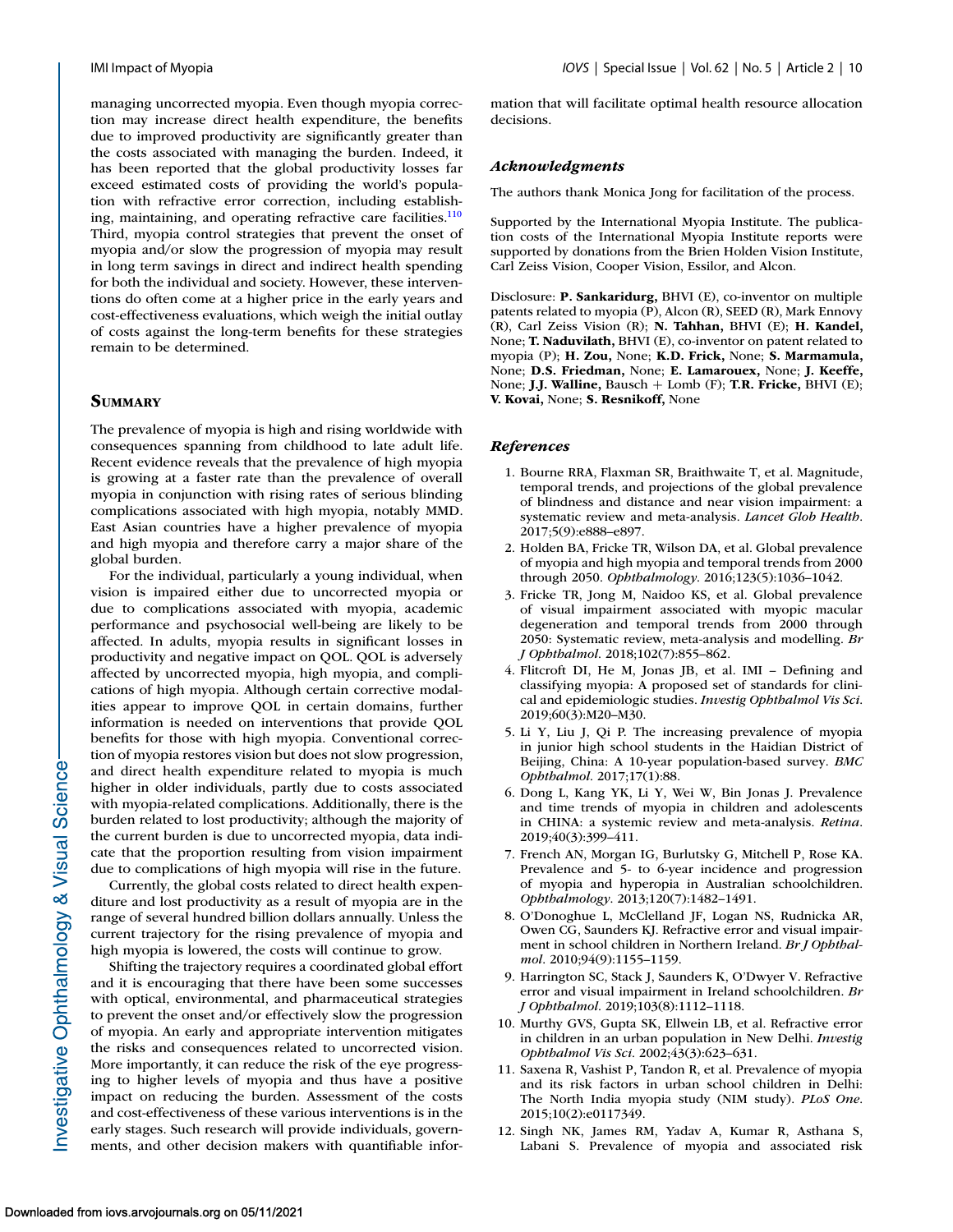<span id="page-10-0"></span>factors in schoolchildren in North India. *Optom Vis Sci*. 2019;96(3):200–205.

- 13. Fan DSP, Lam DSC, Lam RF, et al. Prevalence, incidence, and progression of myopia of school children in Hong Kong. *Investig Ophthalmol Vis Sci*. 2004;45(4):1071–1075.
- 14. Yam JC, Tang SM, Kam KW, et al. High prevalence of myopia in children and their parents in Hong Kong Chinese Population: the Hong Kong Children Eye Study [published online ahead of print Jan, 24, 2020]. *Acta Ophthalmol*, [https://doi.org/10.1111/aos.14350.](https://doi.org/10.1111/aos.14350)
- 15. Xu L, Li J, Cui T, et al. Refractive error in urban and rural adult Chinese in Beijing. *Ophthalmology*. 2005;112(10):1676–1683.
- 16. Wang M, Cui J, Shan G, et al. Prevalence and risk factors of refractive error: a cross-sectional study in Han and Yi adults in Yunnan, *China. BMC Ophthalmol.* 2019;19(1):33.
- 17. Ueda E, Yasuda M, Fujiwara K, et al. Trends in the prevalence of myopia and myopic maculopathy in a Japanese population: the Hisayama study. *Investig Ophthalmol Vis Sci*. 2019;60(8):2781–2786.
- 18. Williams KM, Bertelsen G, Cumberland P, et al. Increasing prevalence of myopia in Europe and the impact of education. *Ophthalmology*. 2015;122(7):1489–1497.
- 19. Chen M, Wu A, Zhang L, et al. The increasing prevalence of myopia and high myopia among high school students in Fenghua City, Eastern China: a 15-year population-based survey. *BMC Ophthalmol*. 2018;18(1):159.
- 20. Wang TJ, Chiang TH, Wang TH, Lin LLK, Shih YF. Changes of the ocular refraction among freshmen in National Taiwan University between 1988 and 2005. *Eye*. 2009;23(5):1168–1169.
- 21. Ma Y, Qu X, Zhu X, et al. Age-specific prevalence of visual impairment and refractive error in children aged 3– 10 years in Shanghai, *China. Investig Ophthalmol Vis Sci.* 2016;57(14):6188–6196.
- 22. Donovan L, Sankaridurg P, Ho A, Naduvilath T, Smith EL, III, Holden BA. Myopia progression rates in urban children wearing single-vision spectacles. *Optom Vis Sci*. 2012;89(1):27–32.
- 23. Sankaridurg PR, Holden BA. Practical applications to modify and control the development of ametropia. *Eye*. 2014;28(2):134–141.
- 24. Chua SYL, Sabanayagam C, Cheung YB, et al. Age of onset of myopia predicts risk of high myopia in later childhood in myopic Singapore children. *Ophthalmic Physiol Opt*. 2016;36(4):388–394.
- 25. Williams KM, Hysi PG, Nag A, Yonova-Doing E, Venturini C, Hammond CJ. Age of myopia onset in a British population-based twin cohort. *Ophthalmic Physiol Opt*. 2013;33(3):336–345.
- 26. Dirani M, Shekar SN, Baird PN. Adult-onset myopia: The genes in myopia (GEM) twin study. *Investig Ophthalmol Vis Sci*. 2008;49(8):3324–3327.
- 27. Ma Y, Qu X, Zhu X, et al. Age-specific prevalence of visual impairment and refractive error in children aged 3– 10 years in Shanghai, *China. Investig Ophthalmol Vis Sci.* 2016;57(14):6188–6196.
- 28. Mutti DO, Hayes JR, Mitchell GL, et al. Refractive error, axial length, and relative peripheral refractive error before and after the onset of myopia. *Investig Ophthalmol Vis Sci*. 2007;48(6):2510–2519.
- 29. Xiang F, He M, Morgan IG. Annual changes in refractive errors and ocular components before and after the onset of myopia in Chinese children. *Ophthalmology*. 2012;119(7):1478–1484.
- 30. Liao C, Ding X, Han X, et al. Role of parental refractive status in myopia progression: 12-year annual observation from the Guangzhou Twin Eye Study. *Invest Ophthalmol Vis Sci*. 2019;60(10):3499–3506.
- 31. Ma Y, Zou H, Lin S, et al. Cohort study with 4-year follow-up of myopia and refractive parameters in primary schoolchildren in Baoshan District, Shanghai. *Clin Exp Ophthalmol*. 2018;46(8):861–872.
- 32. Parssinen O, Kauppinen M. Risk factors for high myopia: a 22-year follow-up study from childhood to adulthood. *Acta Ophthalmol*. 2019;97(5):510–518.
- 33. Iribarren R, Cortinez MF, Chiappe JP. Age of first distance prescription and final myopic refractive error. *Ophthalmic Epidemiol*. 2009;16(2):84–89.
- 34. McBrien NA, Adams DW. A longitudinal investigation of adult-onset and adult-progression of myopia in an occupational group: refractive and biometric findings. *Investig Ophthalmol Vis Sci*. 1997;38(2):321–333.
- 35. Tsai ASH, Wong CW, Lim L, et al. Pediatric retinal detachment in an Asian population with high prevalence of myopia: clinical characteristics, surgical outcomes, and prognostic factors. *Retina*. 2019;39(9):1751–1760.
- 36. Lim CHL, Stapleton F, Mehta JS. Review of contact lens– related complications. *Eye Contact Lens*. 2018;44(Suppl 2):S1–S10.
- 37. Sakimoto T, Rosenblatt MI, Azar DT. Laser eye surgery for refractive errors. *Lancet*. 2006;367(9529):1432–1447.
- 38. Yokoi T, Ohno-Matsui K. Diagnosis and treatment of myopic maculopathy. *Asia Pac J Ophthalmol (Phila)*. 2018;7(6):415–421.
- 39. Chang L, Pan CW, Ohno-Matsui K, et al. Myopia-related fundus changes in Singapore adults with high myopia. *Am J Ophthalmol*. 2013;155(6):991–999.
- 40. Hsu WM, Cheng CY, Liu JH, Tsai SY, Chou P. Prevalence and causes of visual impairment in an elderly Chinese population in Taiwan: the Shihpai Eye Study. *Ophthalmology*. 2004;111(1):62–69.
- 41. Zou M, Wang S, Chen A, et al. Prevalence of myopic macular degeneration worldwide: a systematic review and meta-analysis. *Br J Ophthalmol*. 2020;104(12):1748– 1754.
- 42. Fricke TR, Jong M, Naidoo KS, et al. Global prevalence of visual impairment associated with myopic macular degeneration and temporal trends from 2000 through 2050: systematic review, meta-analysis and modelling. *Br J Ophthalmol*. 2018;102(7):855–862.
- 43. Morgan I, Rose K. How genetic is school myopia? *Prog Retin Eye Res*. 2005;24(1):1–38.
- 44. Morgan IG, French AN, Ashby RS, et al. The epidemics of myopia: aetiology and prevention. *Prog Retin Eye Res*. 2018;62:134–149.
- 45. Case A, Fertig A, Paxson C. The lasting impact of childhood health and circumstance. *J Health Econ*. 2005;24(2):365– 389.
- 46. Ma X, Zhou Z, Yi H, et al. Effect of providing free glasses on children's educational outcomes in China: cluster randomized controlled trial. *BMJ*. 2014;349:g5740.
- 47. Ma Y, Congdon N, Shi Y, et al. Effect of a local vision care center on eyeglasses use and school performance in rural China a cluster randomized clinical trial. *JAMA Ophthalmol*. 2018;136(7):731–737.
- 48. Dudovitz RN, Izadpanah N, Chung PJ, Slusser W. Parent, teacher, and student perspectives on how corrective lenses improve child wellbeing and school function. *Matern Child Health J*. 2016;20(5):974–983.
- 49. Hinterlong JE, Holton VL, Chiang CC, Tsai CY, Liou YM. Association of multimedia teaching with myopia: A national study of school children. *J Adv Nurs*. 2019;75(2):3643–3653.
- 50. Negiloni K, Ramani KK, Sudhir RR. Do school classrooms meet the Visual requirements of children and recommended vision standards? *PLoS One*. 2017;12(4): e0174983.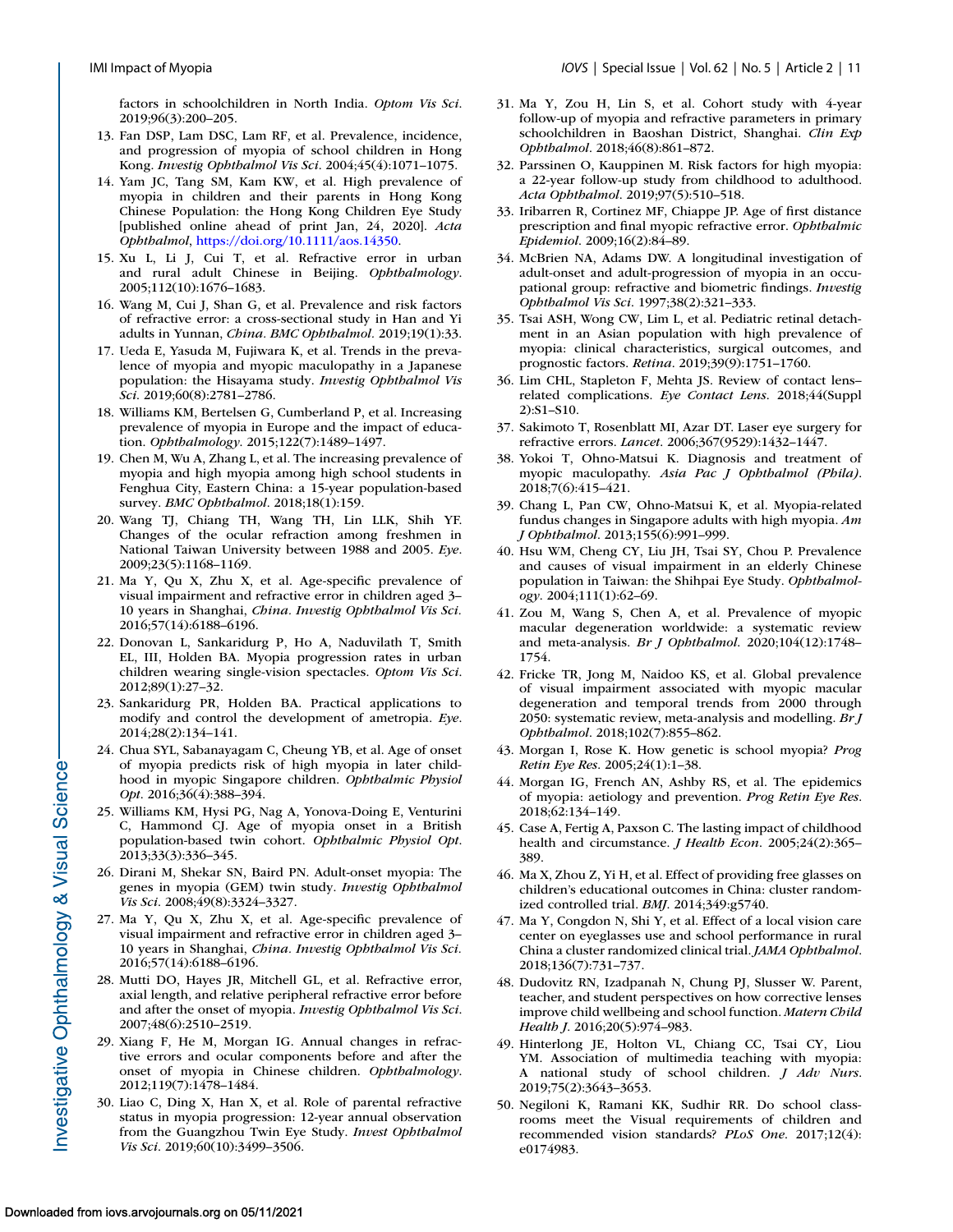- <span id="page-11-0"></span>51. Chung STL, Jarvis SH, Cheung SH. The effect of dioptric blur on reading performance. *Vision Res*. 2007;47(12):1584–1594.
- 52. Wedner S, Masanja H, Bowman R, Todd J, Bowman R, Gilbert C. Two strategies for correcting refractive errors in school students in Tanzania: randomised comparison, with implications for screening programmes. *Br J Ophthalmol*. 2008;92(1):19–24.
- 53. Gogate P, Mukhopadhyaya D, Mahadik A, et al. Spectacle compliance amongst rural secondary school children in Pune district, *India. Indian J Ophthalmol.* 2013;61(1):8– 12.
- 54. Khandekar R, Mohammed AJ, Al Raisi A. Compliance of spectacle wear and its determinants among schoolchildren of Dhakhiliya region of Oman: a descriptive study. *J Sci Res Med Sci*. 2002;4(1-2):36–43.
- 55. Morjaria P, McCormick I, Gilbert C. Compliance and predictors of spectacle wear in schoolchildren and reasons for non-wear: a review of the literature. *Ophthalmic Epidemiol*. 2019;26(6):367–377.
- 56. Narayanan A, Kumar S, Ramani KK. Spectacle compliance among adolescents: A qualitative study from Southern India. *Optom Vis Sci*. 2017;94(5):582–587.
- 57. He M, Huang W, Zheng Y, Huang L, Ellwein LB. Refractive error and visual impairment in school children in rural Southern China. *Ophthalmology*. 2007;114(2):374–382.
- 58. Mayro EL, Hark LA, Shiuey E, et al. Prevalence of uncorrected refractive errors among school-age children in the school district of Philadelphia. *J AAPOS*. 2018;22(3):214– 217.
- 59. Lim MCC, Gazzard G, Sim EL, Tong L, Saw SM. Direct costs of myopia in Singapore. *Eye*. 2009;23(5):1086–1089.
- 60. Zheng YF, Pan CW, Chay J, Wong TY, Finkelstein E, Saw SM. The economic cost of myopia in adults aged over 40 years in Singapore. *Investig Ophthalmol Vis Sci*. 2013;54(12):7532–7537.
- 61. Vitale S, Cotch MF, Sperduto R, Ellwein L. Costs of refractive correction of distance vision impairment in the United States, 1999-2002. *Ophthalmology*. 2006;113(12):2163– 2170.
- 62. Congdon N, Burnett A, Frick K. The impact of uncorrected myopia on individuals and society. *Community Eye Health*. 2019;32(105):7–8.
- 63. Wildsoet CF, Chia A, Cho P, et al. IMI–Interventions myopia institute: Interventions for controlling myopia onset and progression report. *Investig Ophthalmol Vis Sci*. 2019;60(3):M106–M131.
- 64. Bullimore MA, Brennan NA. Myopia control: why each diopter matters. *Optom Vis Sci*. 2019;96(6):463–465.
- 65. Kandel H, Khadka J, Shrestha MK, et al. Uncorrected and corrected refractive error experiences of Nepalese adults: a qualitative study. *Ophthalmic Epidemiol*. 2018;25(2):147– 161.
- 66. Kandel H, Khadka J, Goggin M, Pesudovs K. Patientreported outcomes for assessment of quality of life in refractive error: a systematic review. *Optom Vis Sci*. 2017;94(12):1099–1107.
- 67. Erickson DB, Stapleton F, Erickson P, Du Toit R, Giannakopoulos E, Holden B. Development and validation of a multidimensional quality-of-life scale for myopia. *Optom Vis Sci*. 2004;81(2):70–81.
- 68. Bourque LB, Cosand BB, Drews C, Waring GO, Lynn M, Cartwright C. Reported satisfaction, fluctuation of vision, and glare among patients one year after surgery in the prospective evaluation of radial keratotomy (PERK) study. *Arch Ophthalmol*. 1986;104(3):356–363.
- 69. Brunette I, Gresset J, Boivin JF, Boisjoly H, Makni H. Functional outcome and satisfaction after photorefractive

keratectomy: Part 1: Development and validation of a survey questionnaire. *Ophthalmology*. 2000;107(9):1783– 1789.

- 70. Fraenkel G, Comaish I, Lawless MA, et al. Development of a questionnaire to assess subjective vision score in myopes seeking refractive surgery. *J Refract Surg*. 2004;20(1):10– 19.
- 71. Lee J, Lee J, Park K, Cho W, Kim JY, Kang HY. Assessing the value of laser in situ keratomileusis by patient-reported outcomes using quality of life assessment. *J Refract Surg*. 2005;21(1):59–71.
- 72. Walline JJ, Jones LA, Chitkara M, et al. The adolescent and child health initiative to encourage vision empowerment (ACHIEVE) study design and baseline data. *Optom Vis Sci*. 2006;83(1):37–45.
- 73. Kandel H, Khadka J, Goggin M, Pesudovs K. Impact of refractive error on quality of life: a qualitative study. *Clin Exp Ophthalmol*. 2017;45(7):677–688.
- 74. Pesudovs K. Item banking: a generational change in patient-reported outcome measurement. *Optom Vis Sci*. 2010;87(4):285–293.
- 75. Kandel H, Khadka J, Fenwick EK, et al. Constructing item banks for measuring quality of life in refractive error. *Optom Vis Sci*. 2018;95(7):575–587.
- 76. Rose K, Harper R, Tromans C, et al. Quality of life in myopia. *Br J Ophthalmol*. 2000;84:1031–1034.
- 77. Kandel H, Khadka J, Shrestha MK, et al. Uncorrected and corrected refractive error experiences of Nepalese adults: a qualitative study. *Ophthalmic Epidemiol*. 2018;25(2):147– 161.
- 78. Hsieh MH, Lin JC. Association of refractive error with vision-related quality of life in junior high school students. *Taiwan J Ophthalmol*. 2016;6(1):32–35.
- 79. Qian DJ, Zhong H, Li J, Liu H, Pan CW. Spectacles utilization and its impact on health-related quality of life among rural Chinese adolescents. *Eye*. 2018;32(12):1879– 1885.
- 80. Pan CW, Wu RK, Wang P, Li J, Zhong H. Reduced vision, refractive errors and health-related quality of life among adolescents in rural China. *Clin Exp Optom*. 2018;101(6):758–763.
- 81. Wong HB, Machin D, Tan SB, Wong TY, Saw SM. Visual impairment and its impact on health-related quality of life in adolescents. *Am J Ophthalmol*. 2009;147(3):505–511.
- 82. Yokoi T, Moriyama M, Hayashi K, et al. Predictive factors for comorbid psychiatric disorders and their impact on vision-related quality of life in patients with high myopia. *Int Ophthalmol*. 2014;34(2):171–183.
- 83. Takashima T, Yokoyama T, Futagami S, et al. The quality of life in patients with pathologic myopia. *Nihon Ganka Gakkai Zasshi*. 2002;45(1):84–92.
- 84. Wong Y-L, Sabanayagam C, Wong C-W, et al. Six-year changes in myopic macular degeneration in adults of the Singapore epidemiology of eye diseases study. *Invest Ophthalmol Vis Sci*. 2020;61(4):14.
- 85. Savage H, Rothstein M, Davuluri G, El Ghormli L, Zaetta DM. Myopic astigmatism and presbyopia trial. *Am J Ophthalmol*. 2003;135(5):628–632.
- 86. Kanonidou E, Chatziralli IP, Konidaris V, Kanonidou C, Papazisis L. A comparative study of visual function of young myopic adults wearing contact lenses vs. spectacles. *Contact Lens Anterior Eye*. 2012;35(5):196–198.
- 87. Meidani A, Tzavara C, Dimitrakaki C, Pesudovs K, Tountas Y. Femtosecond laser-assisted LASIK improves quality of life. *J Refract Surg*. 2012;28(5):319–326.
- 88. Santodomingo-Rubido J, Villa-Collar C, Gilmartin B, Gutiérrez-Ortega R. Myopia control with orthokeratology contact lenses in Spain: A comparison of vision-related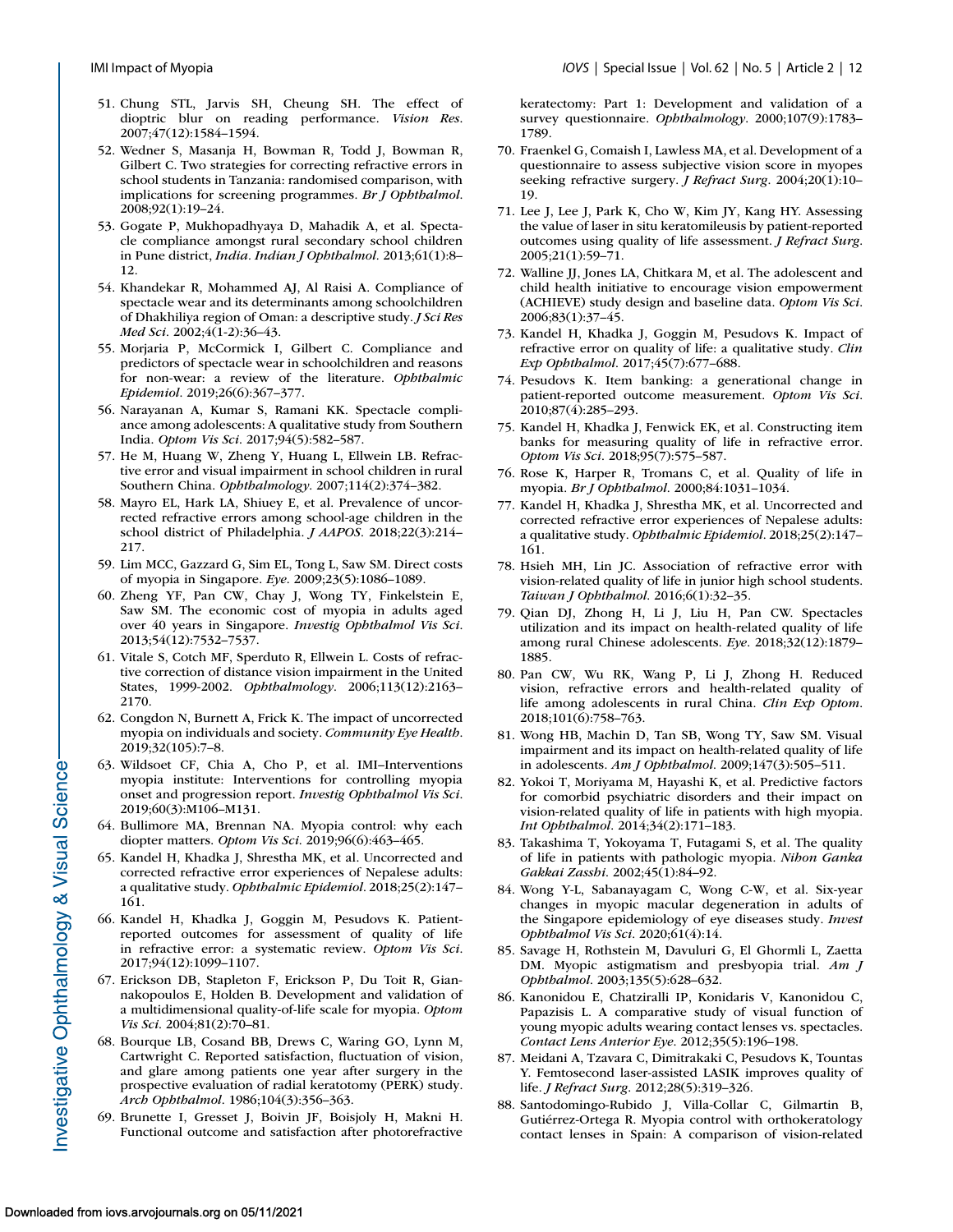<span id="page-12-0"></span>quality-of-life measures between orthokeratology contact lenses and single-vision spectacles. *Eye Contact Lens*. 2013;39(2):153–157.

- 89. Esteso P, Castanon A, Toledo S, et al. Correction of moderate myopia is associated with improvement in self-reported visual functioning among Mexican school-aged children. *Investig Ophthalmol Vis Sci*. 2007;48(11):4949–4954.
- 90. Sandhu RK, Munoz BE, Swenor BK, West SK. Refractive error and visual function difficulty in a Latino population. *Ophthalmology*. 2012;119(9):1731–1736.
- 91. Zhao F, Zhao G, Zhao Z. Investigation of the effect of orthokeratology lenses on quality of life and behaviors of children. *Eye Contact Lens Sci Clin Pract*. 2018;44(5):335– 338.
- 92. Kandel H, Khadka J, Lundström M, Goggin M, Pesudovs K. Questionnaires for measuring refractive surgery outcomes. *J Refract Surg*. 2017;33(6):416–424.
- 93. Rah MJ, Walline JJ, Jones-Jordan LA, et al. Vision specific quality of life of pediatric contact lens wearers. *Optom Vis Sci*. 2010;87(8):560–566.
- 94. Walline JJ, Gaume A, Jones LA, et al. Benefits of contact lens wear for children and teens. *Eye Contact Lens*. 2007;33(6 Pt 1):317–321.
- 95. Pomeda AR, Pérez-Sánchez B, Cañadas Suárez MDP, Prieto Garrido FL, Gutiérrez-Ortega R, Villa-Collar C. MiSight Assessment Study Spain: a comparison of visionrelated quality-of-life measures between MiSight contact lenses and single-vision spectacles. *Eye Contact Lens*. 2018;44(Suppl 2):S99–S104.
- 96. Plowright AJ, Maldonado-Codina C, Howarth GF, Kern J, Morgan PB. Daily disposable contact lenses versus spectacles in teenagers. *Optom Vis Sci*. 2015;92(1):44–52.
- 97. Phillips KA, Shlipak MG, Coxson P, et al. Health and economic benefits of increased β-blocker use following myocardial infarction. *J Am Med Assoc*. 2000;284(21):2748– 2754.
- 98. Brown MM, Brown GC, Sharma S, Kistler J, Brown H. Utility values associated with blindness in an adult population. *Br J Ophthalmol*. 2001;85(3):327–331.
- 99. Sharma S, Brown GC, Brown MM, et al. Converting visual acuity to utilities. *Can J Ophthalmol*. 2000;35(5):267–272.
- 100. Tahhan N, Papas E, Fricke TR, Frick KD, Holden BA. Utility and uncorrected refractive error. *Ophthalmology*. 2013;120(9):1736–1744.
- 101. Saw SM, Gazzard G, Au Eong KG, Koh D. Utility values and myopia in teenage school students. *Br J Ophthalmol*. 2003;87(3):341–345.
- 102. Lim WY, Saw SM, Singh MK, Au Eong KG. Utility values and myopia in medical students in Singapore. *Clin Exp Ophthalmol*. 2005;33(6):598–603.
- 103. Li S, Wang G, Xu Y, Gray A, Chen G. Utility values among myopic patients in mainland China. *Optom Vis Sci*. 2014;91(7):723–729.
- 104. World Health Organisation. WHO methods and data sources for global burden of disease estimates 2000-2015, [https://www.who.int/healthinfo/global\\_burden\\_disease/](https://www.who.int/healthinfo/global10burden10disease/data10sources10methods/en/) data\_sources\_methods/en/. Accessed March 26, 2020.
- 105. Taylor HR, Jonas JB, Keeffe J, et al. Disability weights for vision disorders in Global Burden of Disease study. *Lancet*. 2013;381(9860):23.
- 106. Nord E. Disability weights in the Global Burden of Disease 2010: Unclear meaning and overstatement of international agreement. *Health Policy*. 2013;111(1):99–104.
- 107. Braithwaite T, Taylor H, Bourne R, Keeffe J, Pesudovs K. Does blindness count? Disability weights for vision loss. *Clin Exp Ophthalmol*. 2017;45(3):217–220.
- 108. Naidoo KS, Fricke TR, Frick KD, et al. Potential lost productivity resulting from the global burden of myopia: system-

atic review, meta-analysis, and modeling. *Ophthalmology*. 2019;126(3):338–346.

- 109. Holy C, Kulkarni K, Brennan NA. Predicting costs and disability from the myopia epidemic–a worldwide economic and social model. *Invest Ophthalmol Vis Sci*. 2019;60(9):5466.
- 110. Fricke T, Holden B, Wilson D, et al. Global cost of correcting vision impairment from uncorrected refractive error. *Bull World Health Organ*. 2012;90(10):728–738.
- 111. Lim DH, Han J, Chung T-Y, Kang S, Yim HW. The high prevalence of myopia in Korean children with influence of parental refractive errors: The 2008-2012 Korean National Health and Nutrition Examination Survey. *PLoS One*. 2018;13(11):e0207690.
- 112. Kim H, Seo JS, Yoo WS, et al. Factors associated with myopia in Korean children: Korea National Health and nutrition examination survey 2016-2017 (KNHANES VII). *BMC Ophthalmol*. 2020;20(1):31.
- 113. Jung SK, Lee JH, Kakizaki H, Jee D. Prevalence of myopia and its association with body stature and educational level in 19-year-old male conscripts in Seoul, *South Korea. Investig Ophthalmol Vis Sci.* 2012;53(9):5579–5583.
- 114. Lee JH, Jee D, Kwon JW, Lee WK. Prevalence and risk factors for myopia in a rural Korean population. *Investig Ophthalmol Vis Sci*. 2013;54(8):5466–5471.
- 115. Kim EC, Morgan IG, Kakizaki H, Kang S, Jee D. Prevalence and risk factors for refractive errors: Korean National Health and Nutrition Examination Survey 2008-2011. *PLoS One*. 2013;8(11):e80361.
- 116. Han SB, Jang J, Yang HK, Hwang JM, Park SK. Prevalence and risk factors of myopia in adult Korean population: Korea national health and nutrition examination survey 2013-2014 (KNHANES VI). *PLoS One*. 2019;14(1): e0211204.
- 117. Lee YY, Lo CT, Sheu SJ, Yin L-T. Risk factors for and progression of myopia in young Taiwanese men. *Ophthalmic Epidemiol*. 2015;22(1):66–73.
- 118. Koh V, Yang A, Saw SM, et al. Differences in prevalence of refractive errors in young Asian males in Singapore between 1996-1997 and 2009-2010. *Ophthalmic Epidemiol*. 2014;21(4):247–255.
- 119. Dayan YB, Levin A, Morad Y, et al. The changing prevalence of myopia in young adults: A 13-year series of population-based prevalence surveys. *Investig Ophthalmol Vis Sci*. 2005;46(8):2760–2765.
- 120. Shimada N, Tanaka Y, Tokoro T, Ohno-Matsui K. Natural course of myopic traction maculopathy and factors associated with progression or resolution. *Am J Ophthalmol*. 2013;156(5):948–957.
- 121. Tang Y, Wang X, Wang J, et al. Prevalence of age-related cataract and cataract surgery in a Chinese adult population: The Taizhou eye study. *Investig Ophthalmol Vis Sci*. 2016;57(3):193–1200.
- 122. Kanthan GL, Mitchell P, Rochtchina E, Cumming RG, Wang JJ. Myopia and the long-term incidence of cataract and cataract surgery: The Blue Mountains Eye Study. *Clin Exp Ophthalmol*. 2014;42(4):347–353.
- 123. Marcus MW, De Vries MM, Junoy Montolio FG, Jansonius NM. Myopia as a risk factor for open-angle glaucoma: A systematic review and meta-analysis. *Ophthalmology*. 2011;118(10):1989–1994.
- 124. Morita H, Funata M, Tokoro T. A clinical study of the development of posterior vitreous detachment in high myopia. *Retina*. 1995;15(2):117–124.
- 125. Tanaka N, Shinohara K, Yokoi T, et al. Posterior staphylomas and scleral curvature in highly myopic children and adolescents investigated by ultra-widefield optical coherence tomography. *PLoS One*. 2019;14(6):e0218107.